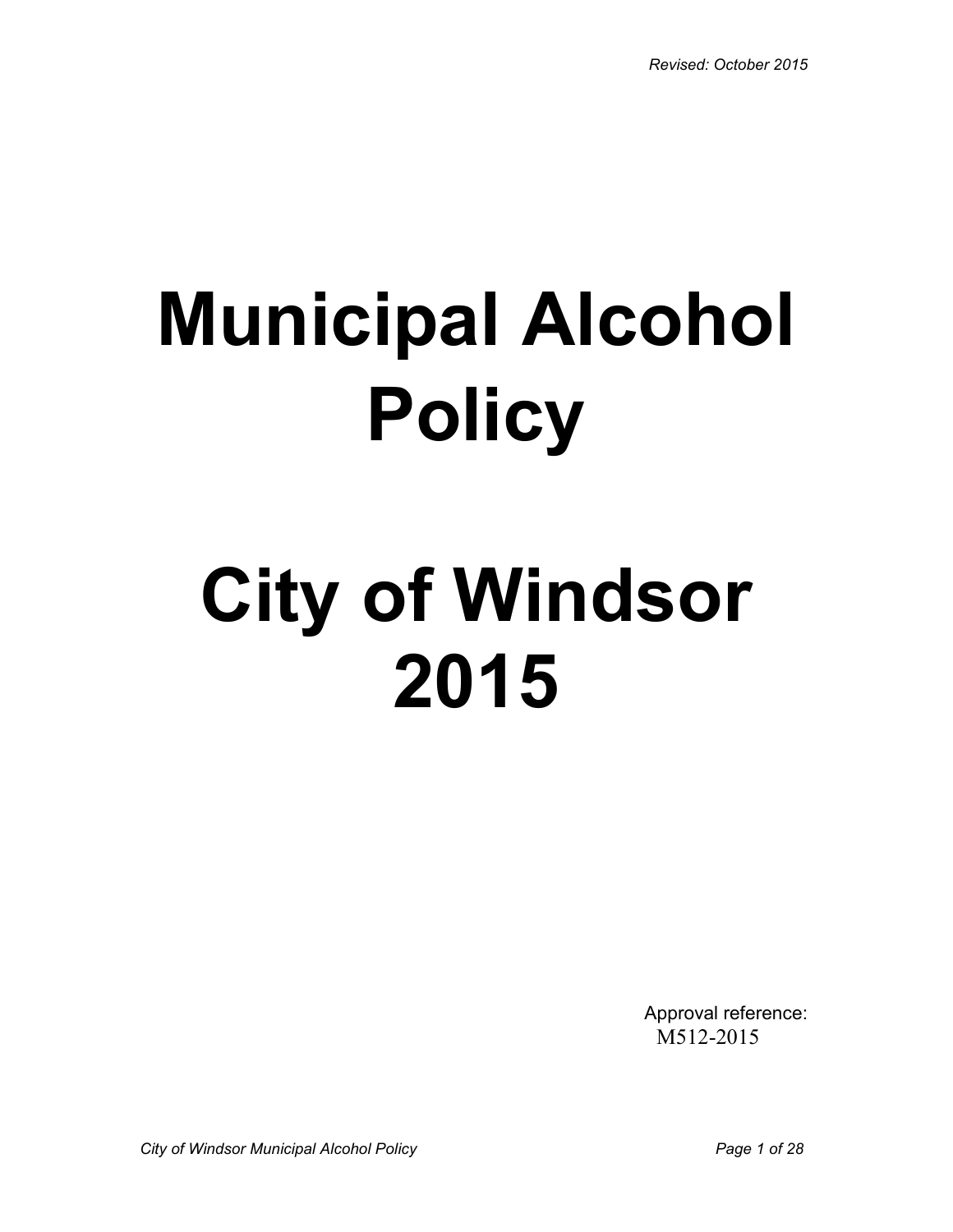# **TABLE OF CONTENTS**

| <b>SPECIAL OCCASION PERMIT/CATERER'S ENDORSEMENT FACILITIES 6</b>                 |  |
|-----------------------------------------------------------------------------------|--|
|                                                                                   |  |
|                                                                                   |  |
|                                                                                   |  |
|                                                                                   |  |
| ACCEPTABLE PIECES OF IDENTIFICATION FOR THE SERVICE OR CONSUMPTION OF ALCOHOL  10 |  |
|                                                                                   |  |
|                                                                                   |  |
|                                                                                   |  |
|                                                                                   |  |
|                                                                                   |  |
|                                                                                   |  |
|                                                                                   |  |
|                                                                                   |  |
|                                                                                   |  |
|                                                                                   |  |
|                                                                                   |  |
|                                                                                   |  |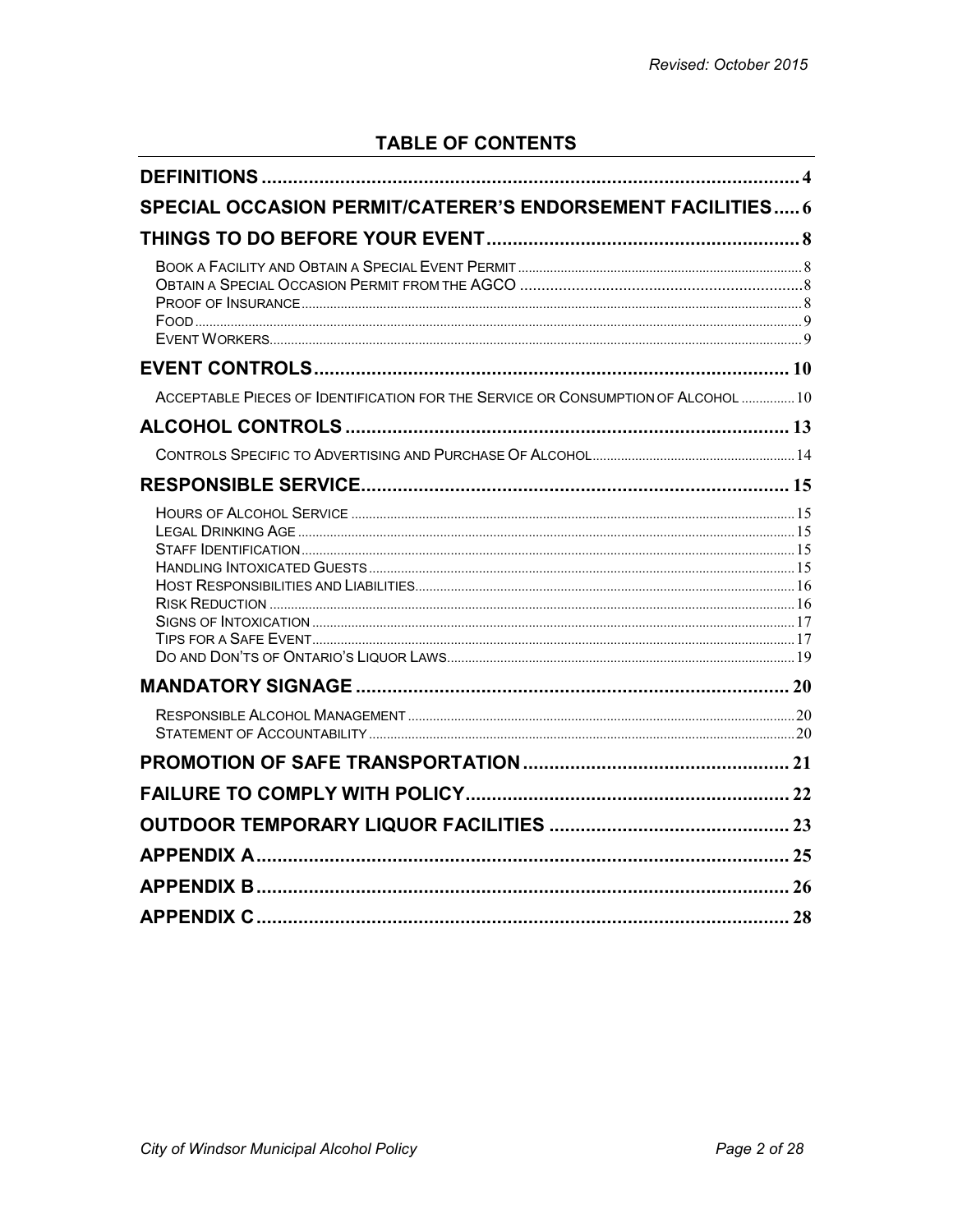## **INTRODUCTION**

The original City of Windsor Municipal Alcohol Policy (MAP) was developed and approved in 1998. In 2015, Recreation and Culture department staff worked with external partners including the Windsor Essex County Health Unit, the Alcohol and Gaming Commission of Ontario (AGCO), Windsor Police Services, and department representatives from the City of Windsor Legal and Risk Management department to complete the revised edition of the Municipal Alcohol Policy.

The City of Windsor Department of Recreation and Culture's goals related to Special Events are:

- To provide appropriate and reasonable procedures and education to individuals or groups wishing to hold events in municipal recreation facilities in order to encourage and enforce responsible drinking practices and adherence to the Liquor License Act.
- To reduce problems associated with excessive consumption and to reduce liability.
- To provide a balance of opportunities for wet and dry functions and facilities in order to ensure that adults, youth and families, either consumers or abstainers, will be adequately serviced and protected.
- To honour the decision of abstainers not to drink alcohol and to encourage their participation by ensuring the provision of alternative, non-alcoholic drinks.
- To be proactive in the reduction of incidents including injury and death through the implementation of a municipal alcohol policy.
- To develop a municipal alcohol policy that is easy to read and understand in order to maximize its use and compliance.

It should be noted that this policy is subject to change without notice (e.g. due to changes in the Liquor License Act).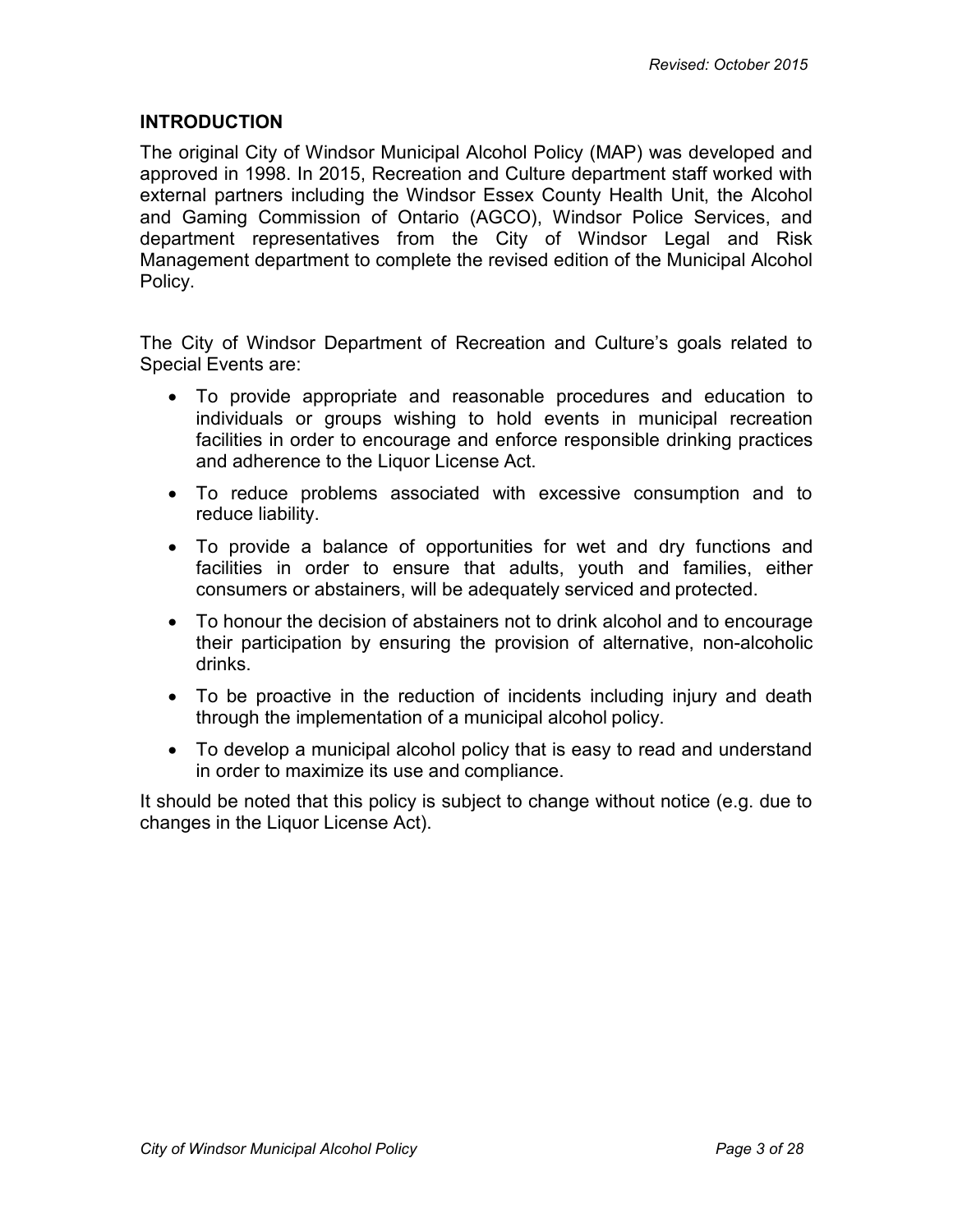## **Definitions**

## <span id="page-3-0"></span>**Bartender**

A bartender is a paid/volunteer person(s) appointed by the Permit Holder/Host, who is over the age of 19 and who has satisfactorily proven to the Permit Holder/Host that she/he is Smart Serve trained and will act in accordance with the Municipal Alcohol Policy. Accepts tickets for the purchase of alcoholic drinks, serves drinks, monitors for intoxication, refuses service when patron appears to be intoxicated or near intoxication and offers no-alcohol substitutes.

## **Bar Service Area**

The area from which bartenders dispense alcoholic drinks.

## **City**

City refers to The Corporation of the City of Windsor.

## **Event Worker/Designate**

A person(s) appointed by the Permit Holder/Host and acceptable to the City, who is over the age of 19 and who has satisfactorily proven to the Permit Holder/Host that she/he will act in accordance with the Municipal Alcohol Policy, and includes but is not limited to: Bartenders, Door Monitors, Floor Monitors, Security, Ticket Sellers, and Volunteers.

## **Door Monitor**

Must be Smart Serve trained. Checks patrons for identification and signs of intoxication, keeps out intoxicated and troublesome individuals, monitors for those showing signs of intoxication when leaving the event, recommends safe transportation options and can arrange for coat checking.

## **Facility Staff**

City official, or designate, having operational jurisdiction over a City premises.

## **Floor Monitor**

Must be Smart Serve trained. Chats with participants, monitors patron behaviour, monitors for intoxication, responds to problems and complaints, refuses service, removes intoxicated persons, and suggests safe transportation alternatives.

## **Permit Holder/Host**

A Permit Holder/Host is any person over the age of 19 years of age seeking to hold an event involving the serving of alcohol on City premises. She or he must attend the event, ensure that adequate Smart Serve trained staff are available, coordinates and helps staff, asks for help from security if necessary. This person signs the alcohol permit, and assumes responsibility and liability for the operation of the event.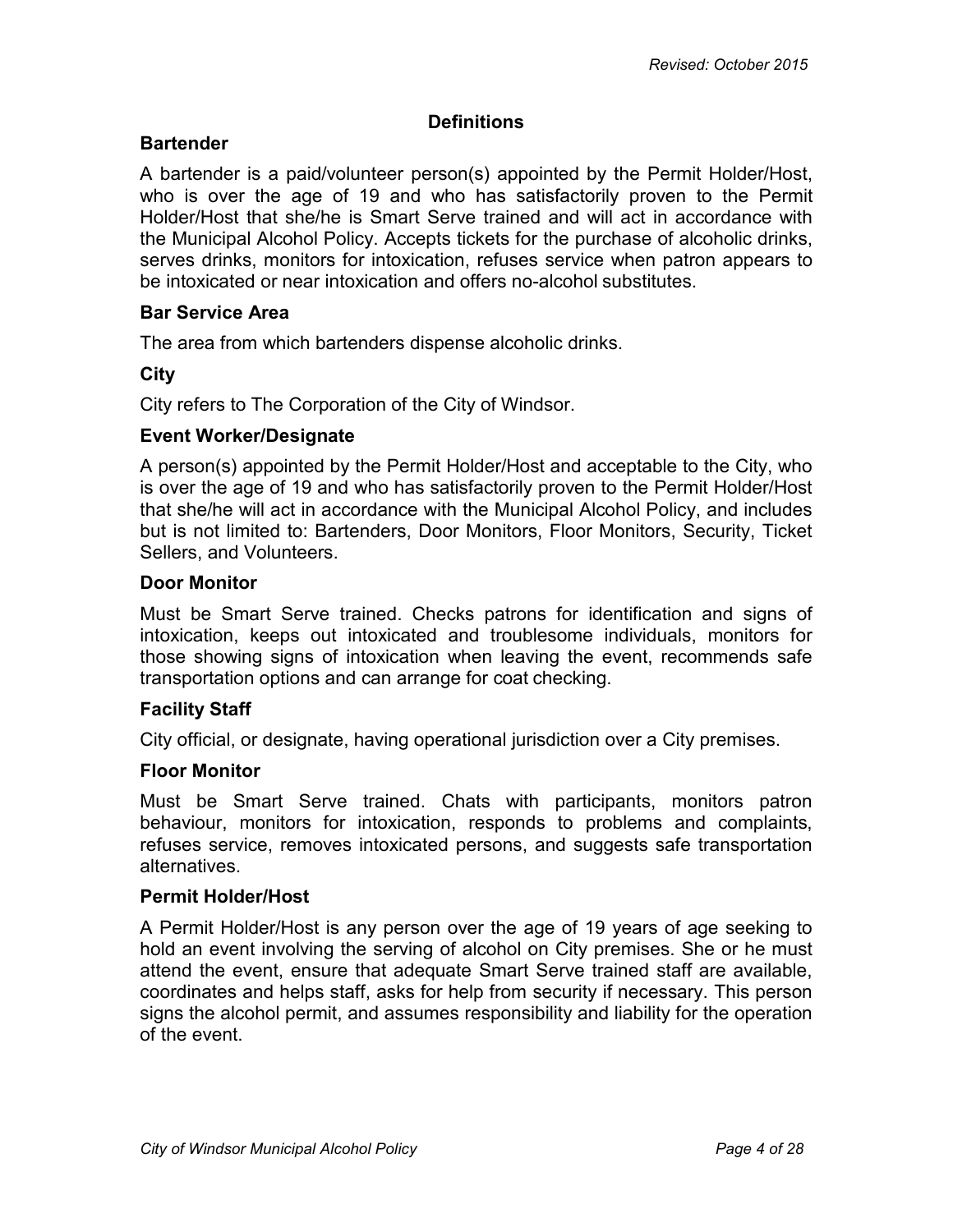## **Types of Events**

Events are categorized as either Private or Public Events. Private events are events that are closed to the general public for admittance and are usually by invitation only. Public events are open to the general public, either by invite or by controlled ticket sales to the event.

### **Private Events:**

- i) Private gatherings *Example: showers, wine and cheese receptions, small weddings*
- ii) Invitation Only Events: *Example: weddings, anniversaries*
- iii) Private Outdoor Functions: *Example: wine and cheese reception, wedding*

#### **Public Events:**

- i) Events where the general public will be attending *Example: Carousel Villages*
- ii) Beer tents outdoor events where the general public will be attending *Example: various festivals, baseball tournaments*

## **Security**

Patrols the room, scans for potential trouble, notifies event staff and permit holder of potential incidents, helps event staff in handling disturbances.

## **Special Occasion Permit (S.O.P.)**

A permit issued by the Alcohol and Gaming Commission of Ontario

## **Standard Drink**

12 oz or 341 ml of beer with 5% alcohol 5 oz or 142 ml of wine with 12% alcohol 1 ½ ounce or 43 ml of spirits with 40% alcohol

#### **Ticket Seller**

Must be Smart Serve trained. Sells alcohol tickets to a maximum of 5 per person per purchase, monitors for intoxication, refuses sale to patrons at or near intoxication, refunds tickets on request.

#### **Volunteer**

A person who voluntarily undertakes or expresses a willingness to undertake a service.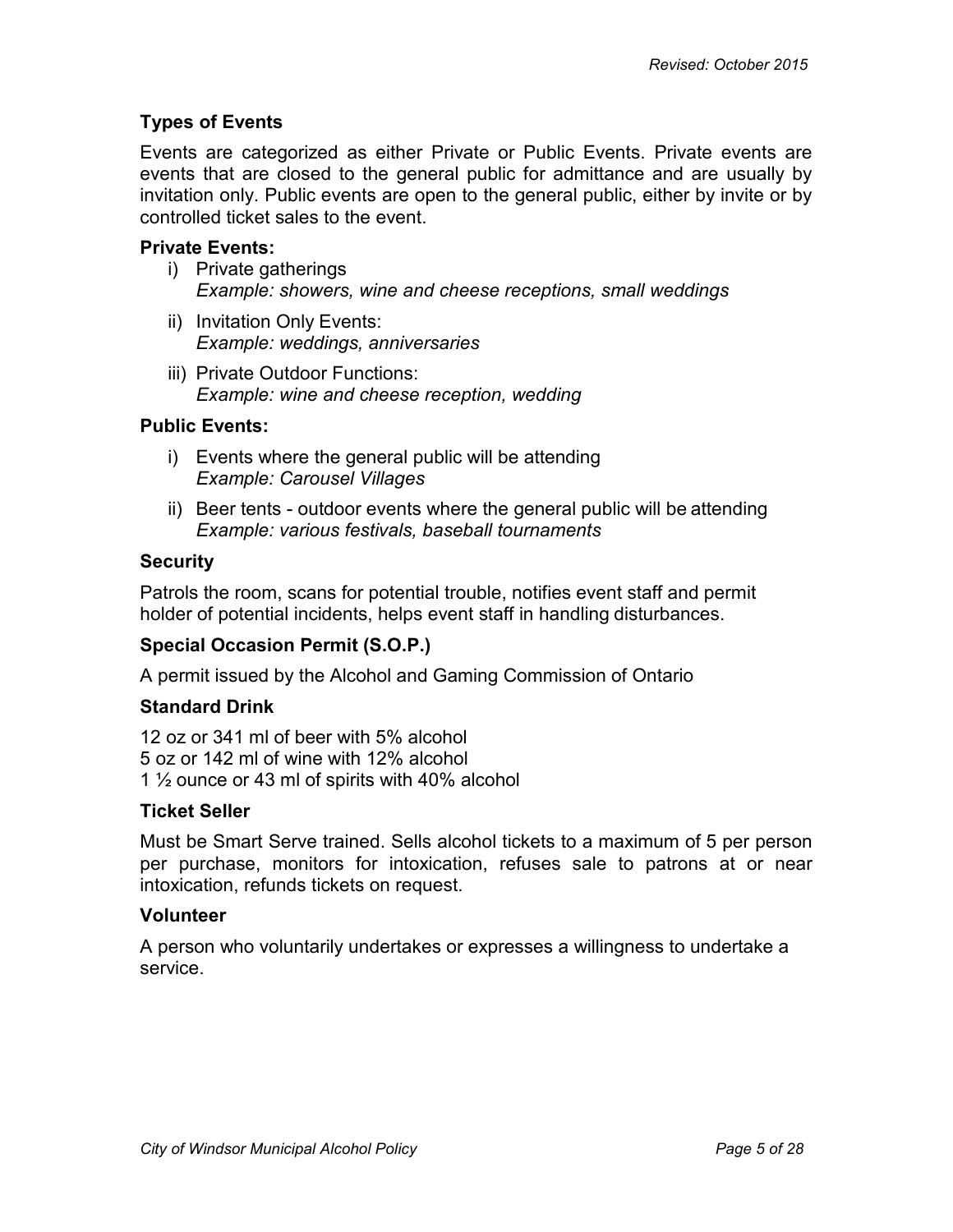## <span id="page-5-0"></span>**Special Occasion Permit/Caterer's Endorsement Eligible Facilities**

The consumption of alcohol is prohibited in all public places such as parks, arenas, community and neighbourhood centres unless a Special Occasion Permit or licence for the facility has been obtained.

The following Recreation and Culture facilities and areas are designated as suitable for Special Occasion Permit or Caterer's Endorsement functions subject to the Permit Holder/Host obtaining a Special Occasion Permit from the Alcohol and Gaming Commission of Ontario and agreeing to conditions as set out by the City of Windsor, and subject to any further restrictions on facility use the City may have. The list may be amended from time to time to update current facilities as approved by the Executive Director, Recreation and Culture or designate.

- Adie Knox Herman Recreation Complex program room
- Adie Knox Herman Arena floor surface
- Constable John Atkinson Memorial Community Centre (AKO Neighbourhood Centre multi-purpose room)
- Forest Glade Arena floor surface only during non ice season
- Forest Glade Arena multi-purpose room
- Forest Glade Community Centre
- Gino and Liz Marcus Community Centre
- Windsor Waterworld Community Centre
- Mackenzie Hall
- Malden Park
- Optimist Community Centre
- South Windsor Recreation Complex auditorium, meeting room, lobby
- South Windsor Recreation Complex floor surface
- Windsor International Aquatic and Training Centre
- Windsor Family Credit Union (WFCU) Centre
- Willistead Manor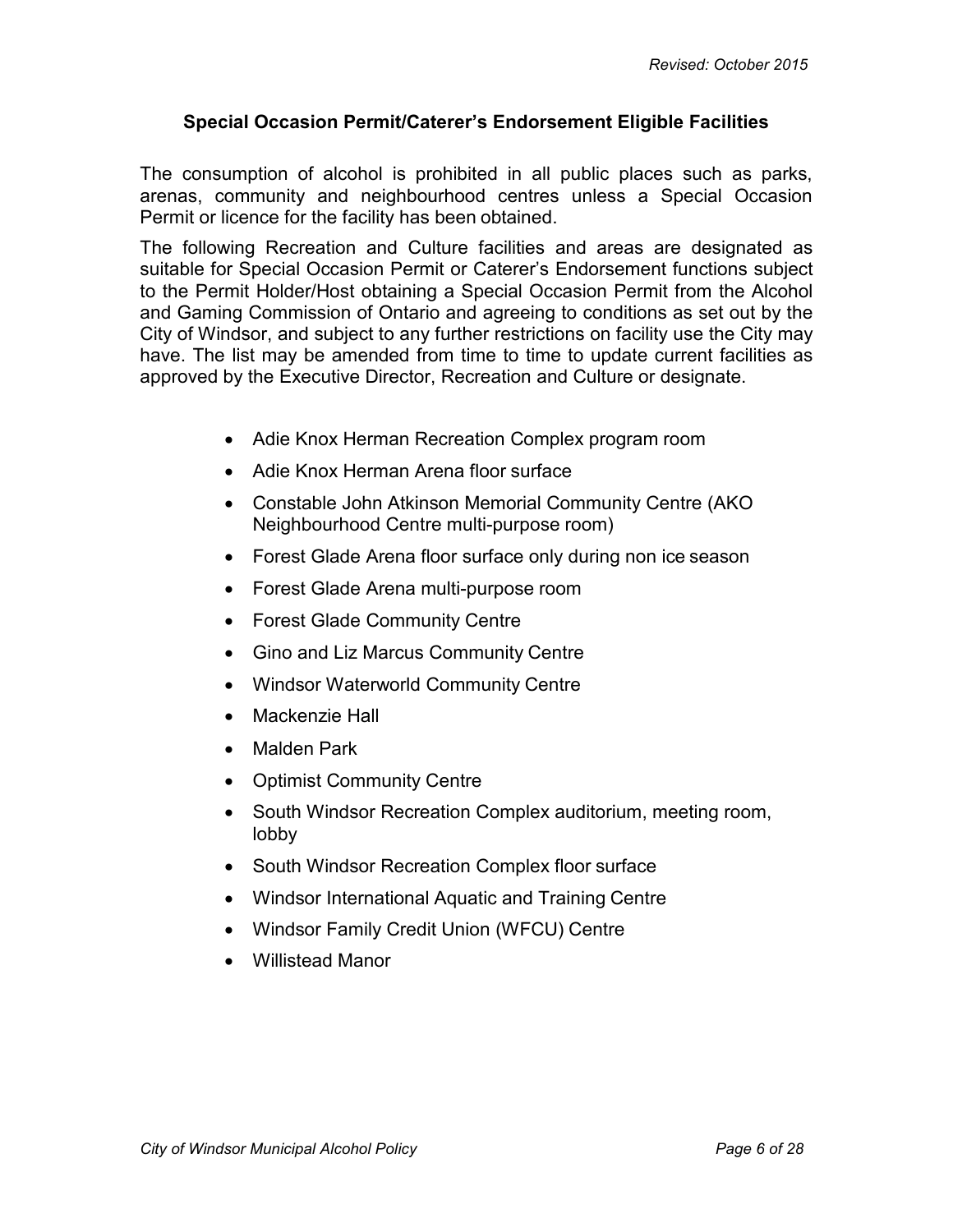## **Park Areas:**

- Derwent Park
- Dieppe Gardens
- Lanspeary Park and Lions Outdoor Rink
- Mic Mac Park and John Ivan Complex
- Malden Park Visitors Centre
- Riverfront Civic Terrace & Festival Plaza
- Other designated Parks and Public Areas as determined by the City of Windsor

**PLEASE NOTE: Glass containers (bottles, glassware or carafes) are not permitted in the above locations, with the exception of within bar service areas.**

Special Event Permit sites must meet the requirements set out in the Liquor Licence Act.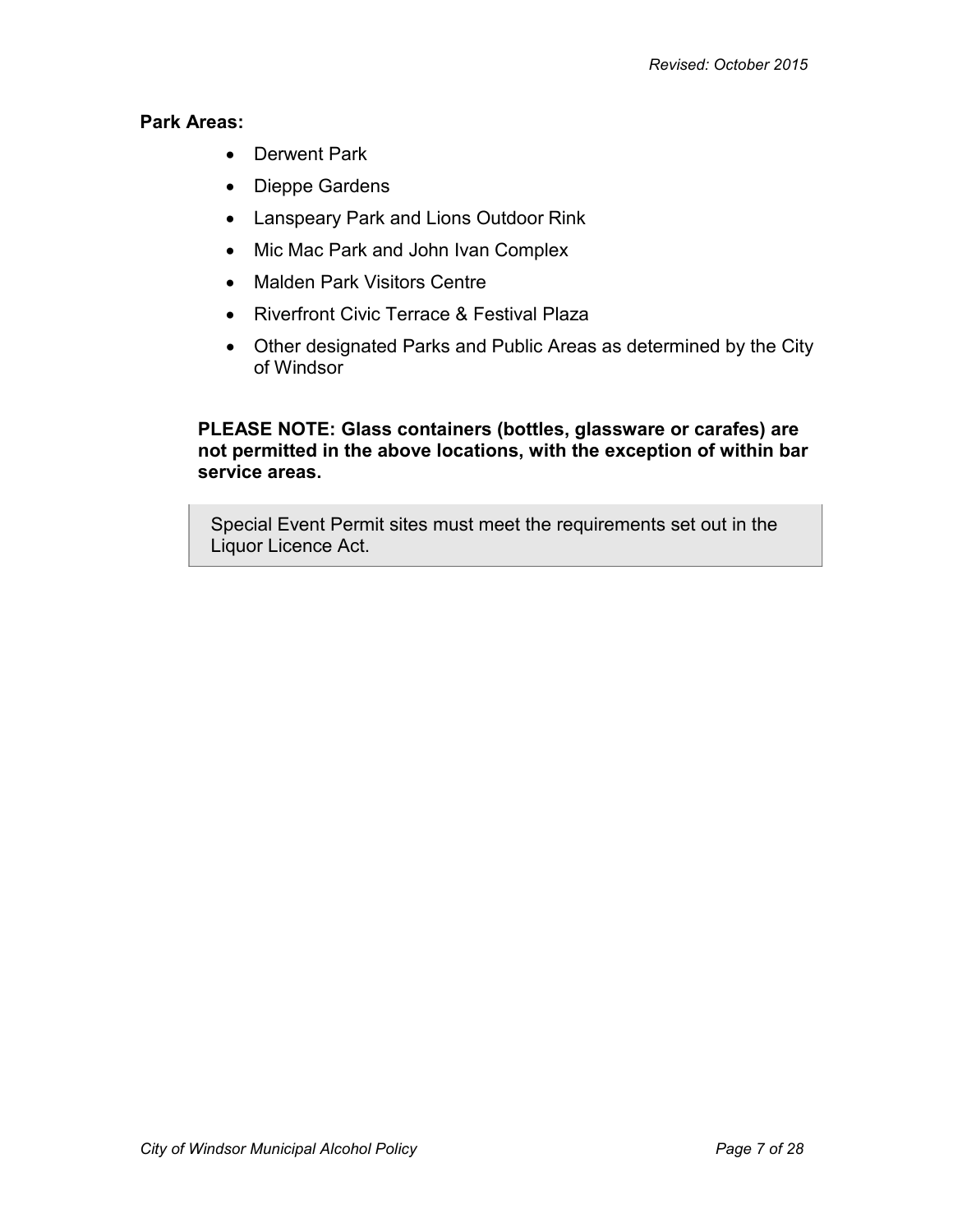## **Things to Do Before Your Event**

<span id="page-7-0"></span>Anyone who wishes to serve alcohol at a designated site must complete an agreement form that stipulates the condition under which alcohol may be served. In addition, the Permit Holder/Host must obtain a **Special Occasion Permit (S.O.P.)** for any Recreation and Culture facility rental where alcohol is served.

### **Book a Facility and Obtain a Special Event Permit**

<span id="page-7-1"></span>Before obtaining a Special Occasion Permit (S.OP.) from the **Alcohol and Gaming Commission of Ontario (AGCO)**, confirm with the facility manager that the premises are available for rental on the date of your event.

Note: some facilities have a permanent license and therefore do not require a S.O.P. Please check with the facility manager.

#### **Obtain a Special Occasion Permit from the AGCO**

<span id="page-7-2"></span>A Special Occasion Permit (S.O.P.) can be obtained from the AGCO [\(www.agco.on.ca](http://www.agco.on.ca/) or 1-800-522-2876). Information packages and some permits may also be obtained from a local **Liquor Control Board of Ontario (LCBO)**  outlet. Detailed information is available on the AGCO website [www.agco.on.ca](http://www.agco.on.ca/)

Once an S.O.P. is obtained from the AGCO, the Permit Holder/Host will be required to show proof of this to the facility manager a *minimum of two (2) weeks prior to the event*. Failure to provide this documentation will result in not being permitted to serve alcohol at the event.

The Permit Holder/Host must ensure that all the conditions of the **Liquor Licence Act** [\(http://www.ontario.ca/laws/statute/90l19](http://www.ontario.ca/laws/statute/90l19) ) and the **City of Windsor Municipal Alcohol Policy** are adhered to for the event. The City of Windsor reserves the right to refuse any applicant permission to run a licensed event on its property and to impose on the event whatever restrictions it deems appropriate to the circumstances.

The Permit Holder will provide the facility manager with a list of Smart Serve trained people that will be working at the event, at least two weeks prior to the event.

All alcohol permitted on site must be purchased under the S.O.P.

The S.O.P. and levy receipts must be available for review.

#### **Proof of Insurance**

<span id="page-7-3"></span>Anyone hosting an **event with alcohol service** must provide a **Certificate of Insurance (COI)** for public liability coverage with The Corporation of the City of Windsor as an additional insured, a cross liability clause, liquor liability coverage and a 30-day cancellation clause. The amount may depend on the type of Event.

Proof of above listed insurance must be provided to the City of Windsor *at least 30 days prior* to the event.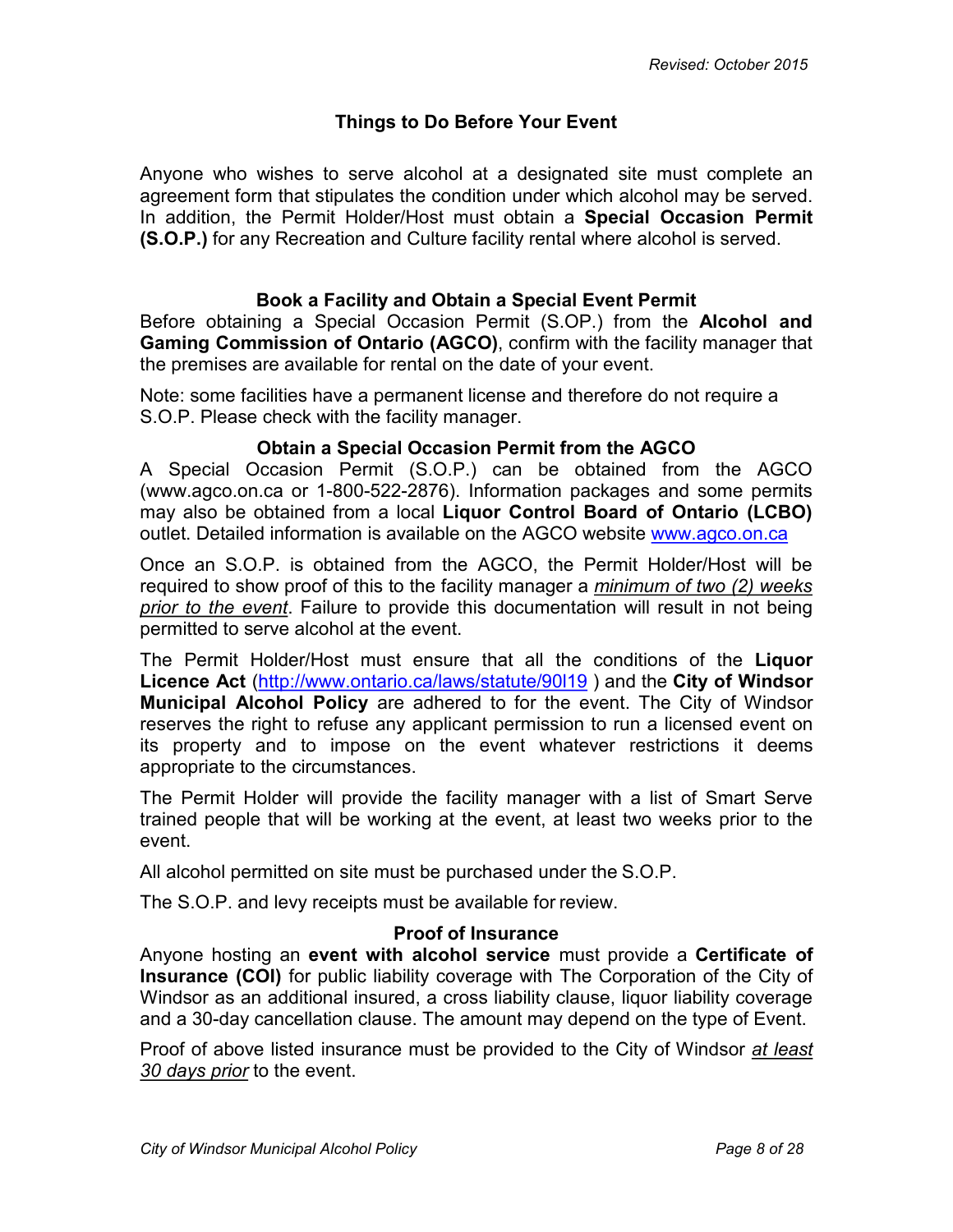#### **Food**

<span id="page-8-0"></span>An adequate supply of food must be available to be served to persons attending the event. Items not considered food are snacks such as peanuts, chips and other salty items.

#### **Event Workers**

<span id="page-8-1"></span>In keeping with best practices and AGCO guidelines (**[www.agco.on.ca\)](http://www.agco.on.ca/)**, the Corporation of the City of Windsor requires that Event Workers at an alcohol event are Smart Serve trained. All Event Workers must be clearly identifiable (i.e. dress code, name tags). The facility manager must be provided with a list of Event Workers. Event Workers are prohibited from consuming alcohol during the Event.

#### **Event Worker Requirements**

i) Events where the general public will be attending include Beer Tents and outdoor events.

| <b>Bartenders</b>     | $(1 \text{ per } 100 \text{ guests})$ | All must be Smart<br>Serve trained |
|-----------------------|---------------------------------------|------------------------------------|
| <b>Floor Monitors</b> | $(1 \text{ per } 100 \text{ guests})$ | All must be Smart<br>Serve trained |
| Door Monitors         | 2 per each<br>ingress/egress          | All must be Smart<br>Serve trained |
| <b>Ticket Sellers</b> |                                       | All must be Smart<br>Serve trained |

ii) Private Gatherings and Invitation Only Events:

*Renter must adhere to contract requirements, plus provide 1 Smart Serve trained Bartender per 100 guests.*

#### **For events over 1000, please consult with the Recreation and Culture Special Events Coordinator.**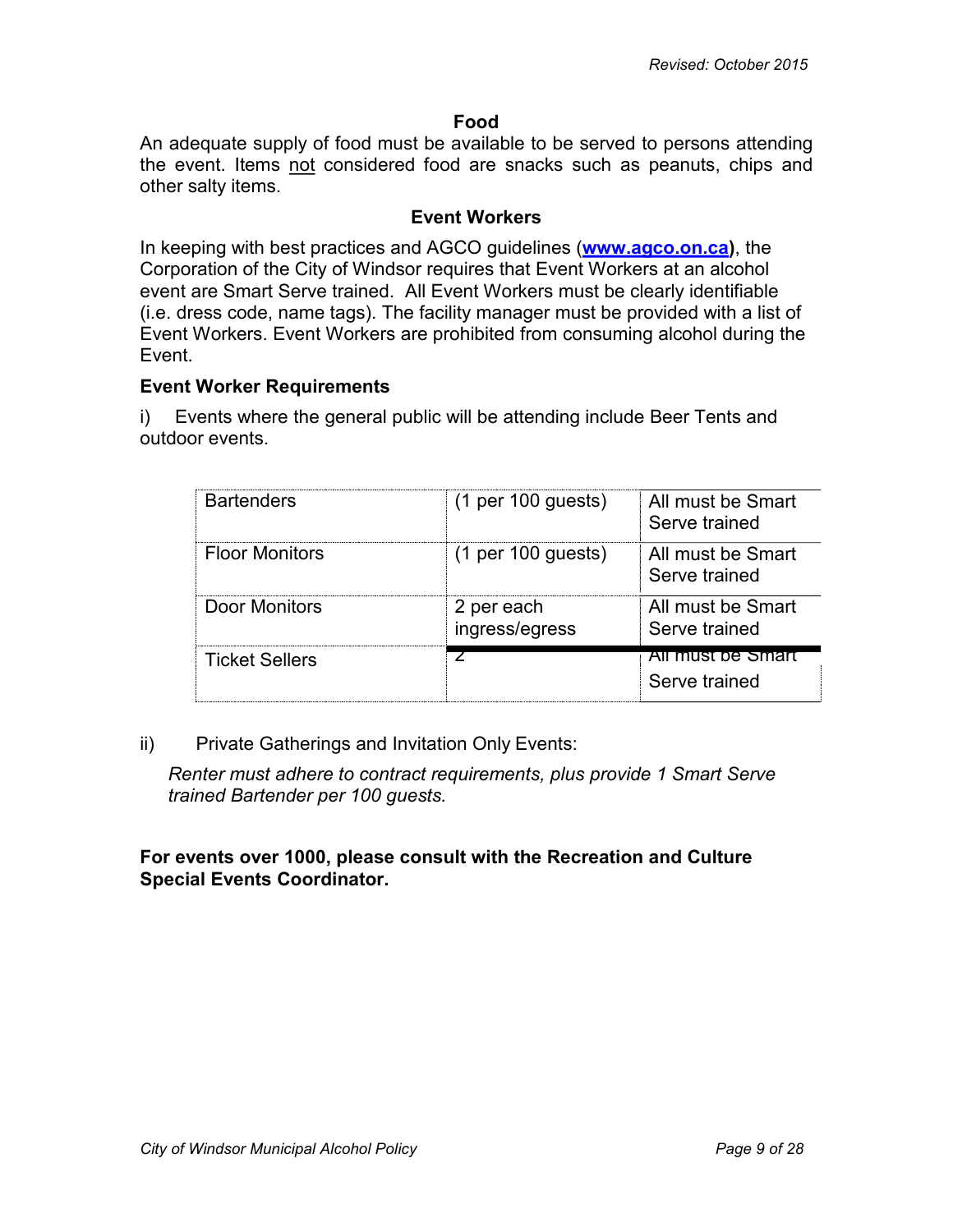## **Event Controls**

<span id="page-9-0"></span>The Permit Holder and Facility Staff need to be alerted to potential problems. It is the Permit Holder's responsibility to prevent participants from becoming intoxicated or unruly and protect against foreseeable harm.

#### <span id="page-9-1"></span>**Acceptable Pieces of Identification for the Service or Consumption of Alcohol**

- Provincial or State issued Driver's License with a photograph
- LCBO BYID photo card
- Canadian Armed Forces or United States Armed Forces Identification Card
- Photo Card issued under the Photo Card Act
- Canadian Citizenship Card with a photograph
- Canadian Passport or a United States Passport
- Permanent Resident Card (Canadian)
- Secure Indian Status Card (Canadian)

Refer to the link on the agco.on.ca website for pictured examples:

[http://www.agco.on.ca/pdfs/en/tip\\_sheets/3056.pdf](http://www.agco.on.ca/pdfs/en/tip_sheets/3056.pdf)

In order to provide a safe environment and control behaviour, Public Event Hosts must ensure that entrances and exits are supervised. By controlling entry, underage, intoxicated, rowdy or unauthorized people can be prevented from entering an event. This will considerably reduce the likelihood of a problem occurring.

#### **a) Door and Floor Monitors**

- A minimum of two people will monitor entrances and check identification, and an additional one person per 100 guests, or minimum of two additional people will monitor the floor at Public Events. All monitors must be 19 years of age or older.
- The Permit Holder will ensure that all monitors will supervise the event, encourage legal and moderate drinking behaviour, ensure that no one consumes alcohol in an unauthorized location, and ensure that any problems that arise are dealt with appropriately.

#### **b) Event Workers**

- Event workers must wear highly visible identification. Suggestions include shirts, hats or badges.
- The Permit Holder will ensure that the Bartenders and Servers do not serve alcohol to underage, intoxicated, rowdy or unauthorized people at the event.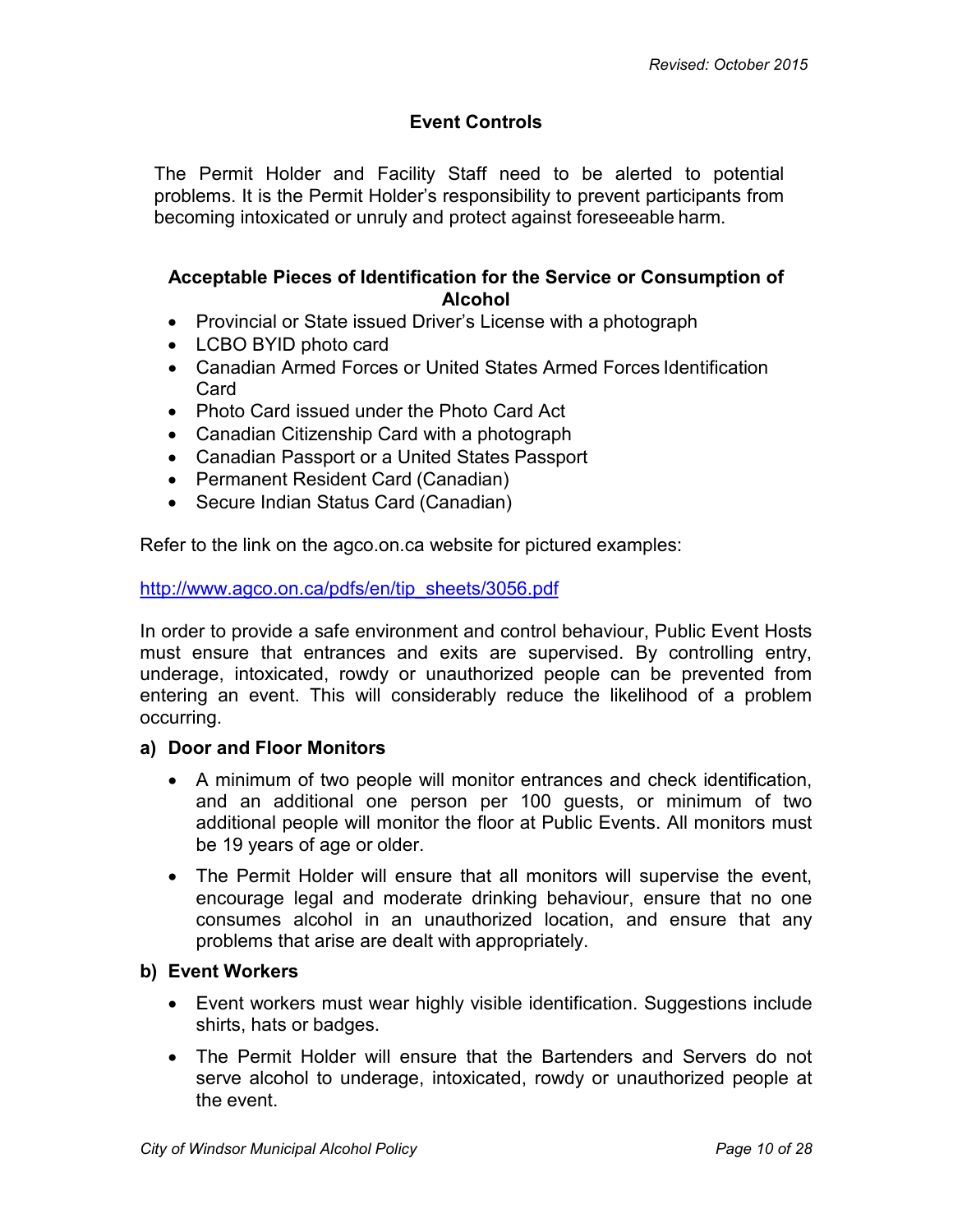• The Event Workers, including monitors, Bartenders and servers cannot consume alcohol during the event, nor will they be under the influence of any alcohol consumed before the event.

### **c) Permit Holder Responsibilities**

- The Special Occasion Permit with the attached Levy Sheet will be posted and clearly visible during the operation of the event.
- The Special Occasion Permit signatory must attend the event and be responsible for making decisions regarding the operation of the event. They must not consume alcohol while performing this role. In an emergency situation where the Permit Holder is unable to attend, then the Permit Holder must designate someone in writing to attend the event and assume all responsibilities of the Permit Holder. The written documentation must be posted at the event with the S.O.P.
- The Permit Holder will be responsible for recognizing the need for assistance during the event, and requesting it from the appropriate City of Windsor staff, security officers or Emergency Services.
- The Permit Holder must ensure the physical setting is safe at all times.

## **d) Security**

The Municipality and/or Windsor Police Services reserve the right to require the presence of police officer(s) for the duration of an event, the cost to be borne by the sponsoring group or individual.

The role of a contract duty police officer(s) at an event is to generally keep the peace. It is still the responsibility of the Permit Holder/Host to ensure that all the necessary controls and precautions are taken to have a safe and enjoyable event.

## **e) Youth Admittance (under 19 years of age) To Adult Events:**

It is recommended that if minors are attending a public or private event that they be distinguished from other participants by a visible means i.e. stamp, wristband.

It is unlawful to allow anyone under the legal age to consume alcohol at your Special Occasion Permit event. Reasonable precautions must be taken by Permit Holders/Hosts to ensure that this is being enforced.

## **f) Youth Events (e.g. minor sports events or events where the majority of attendees are under 19 years of age):**

No alcohol will be permitted at youth events.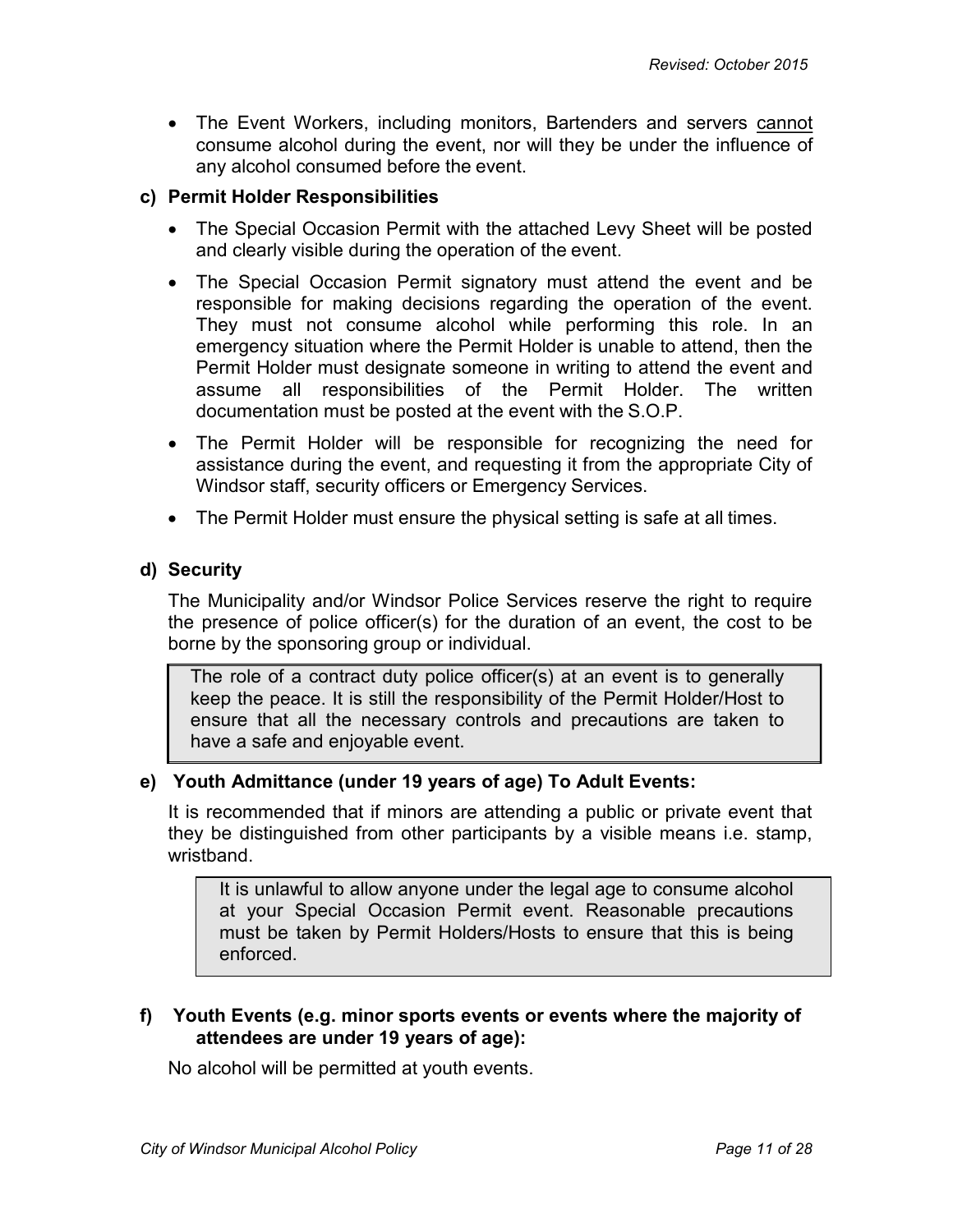The main focus is youth, and the consumption of alcohol would not be appropriate in this setting. Non-consumption by participating adults provides a positive example for young people. Since adults supervise and drive young people to and from these events alcohol consumption does not provide a positive example regarding drinking and driving.

#### **g) Masquerade Events**

Participants at Masquerade events must be prepared to unmask and identify themselves with acceptable photo ID; example: Age of Majority, Photo driver's licence, Citizenship Card with photo, Passport, or Military photo ID.

#### **h) Bar Area Closure & Premises Vacated**

The bar area is to be closed by the time set out below in the section entitled "Hours of Alcohol Service". All evidence of sale must be removed within thirty minutes of the bar closing.

For most indoor venues, guests must vacate the premises by 1:45 a.m. and the rental group must vacate as per the terms of the agreement as negotiated with the facility manager prior to the event. Note that some outdoor event locations may have different closure/vacate times as noted per the terms of the agreement.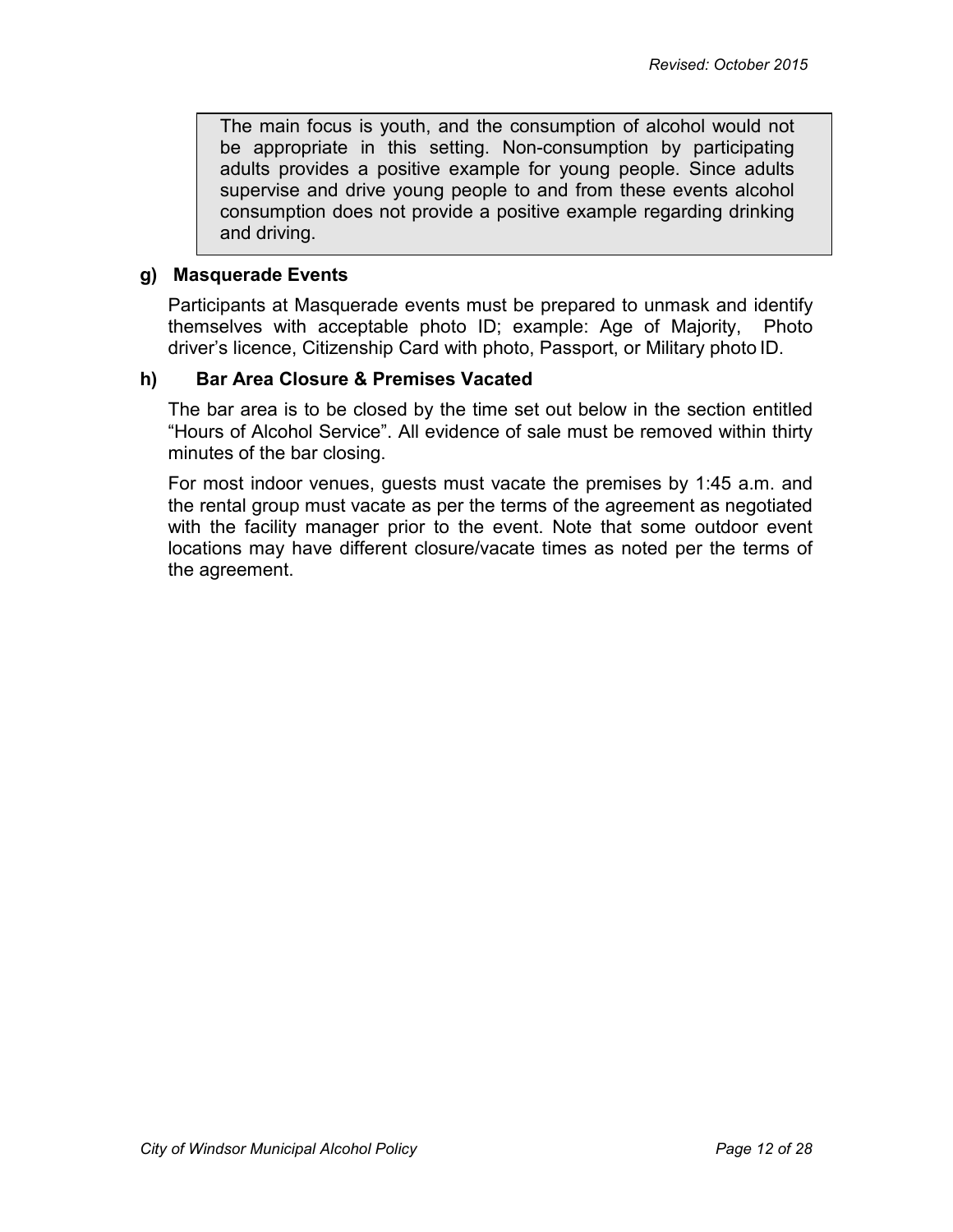## **Alcohol Controls**

<span id="page-12-0"></span>The Permit Holder/Host must operate the bar in the area designated and in compliance with the Special Occasion Permit.

In keeping with best practices and AGCO guidelines (**[www.agco.on.ca\)](http://www.agco.on.ca/)**, the Corporation of the City of Windsor requires the following Alcohol Controls:

| Control                                                                                                                                                                                                                     | Rationale                                                                                                                                                                                                                                                                                                                                                                                   |
|-----------------------------------------------------------------------------------------------------------------------------------------------------------------------------------------------------------------------------|---------------------------------------------------------------------------------------------------------------------------------------------------------------------------------------------------------------------------------------------------------------------------------------------------------------------------------------------------------------------------------------------|
| 25% of beer supplied to be "light"<br>beer.<br>Light beer is defined as 3-4% alcohol<br>content.<br>Non-alcoholic beverages will also be<br>available throughout the event.                                                 | Low alcohol beverages reduce the<br>consumption of absolute alcohol. 1-1/2<br>ounces of spirits, 5 ounces table wine<br>and 12 ounces 5% beer all contain<br>equal amounts of pure alcohol. Low<br>alcohol drinks reduce the likelihood of<br>intoxication and impaired driving. The<br>non-alcoholic<br>availability<br>of<br>drinks<br>supports the<br>designated<br>driver<br>programme. |
| All bottles will be retained in the bar<br>area.<br>No glassware will be permitted at<br>public events. (Exceptions for use of<br>glassware at private functions are at<br>the discretion of the facility supervisor)       | The restriction on glassware is in<br>keeping with best practices and AGCO<br>guidelines and is implemented for the<br>safety<br>of<br>patrons<br>and<br>staff.<br>Compliance and clean-up will also be<br>facilitated by confining glass bottles to<br>the bar area.                                                                                                                       |
| No alcohol can be left available for self-<br>service. Drinks will<br>be<br>served<br>in —<br>disposable cups. All alcoholic drinks will<br>be served in containers distinguishable<br>from concession beverage containers. |                                                                                                                                                                                                                                                                                                                                                                                             |
| There will be no last call.                                                                                                                                                                                                 | Avoids a rush at the bar for extra drinks<br>at the end of the event.                                                                                                                                                                                                                                                                                                                       |
| Marketing practices that encourage<br>increased consumption will NOT be<br>permitted.<br>For example: oversized drinks, double<br>SNOTS,<br>arinking<br>contests,<br>volume<br>discounts on tickets, and events that        | Over consumption of drinks is to be<br>discouraged. It is against the law to sell<br>or supply liquor to any person who<br>appears to be intoxicated.                                                                                                                                                                                                                                       |
| include the bar.<br>A maximum of 5 alcoholic drinks<br>(tickets or cash) will be allowed per<br>purchase at one time. A maximum<br>of 5 tickets for alcohol purchases                                                       | Limiting the number of tickets or drinks<br>sold at one time slows the rate of<br>consumption<br>and allows monitors,<br>servers and bartenders to observe                                                                                                                                                                                                                                  |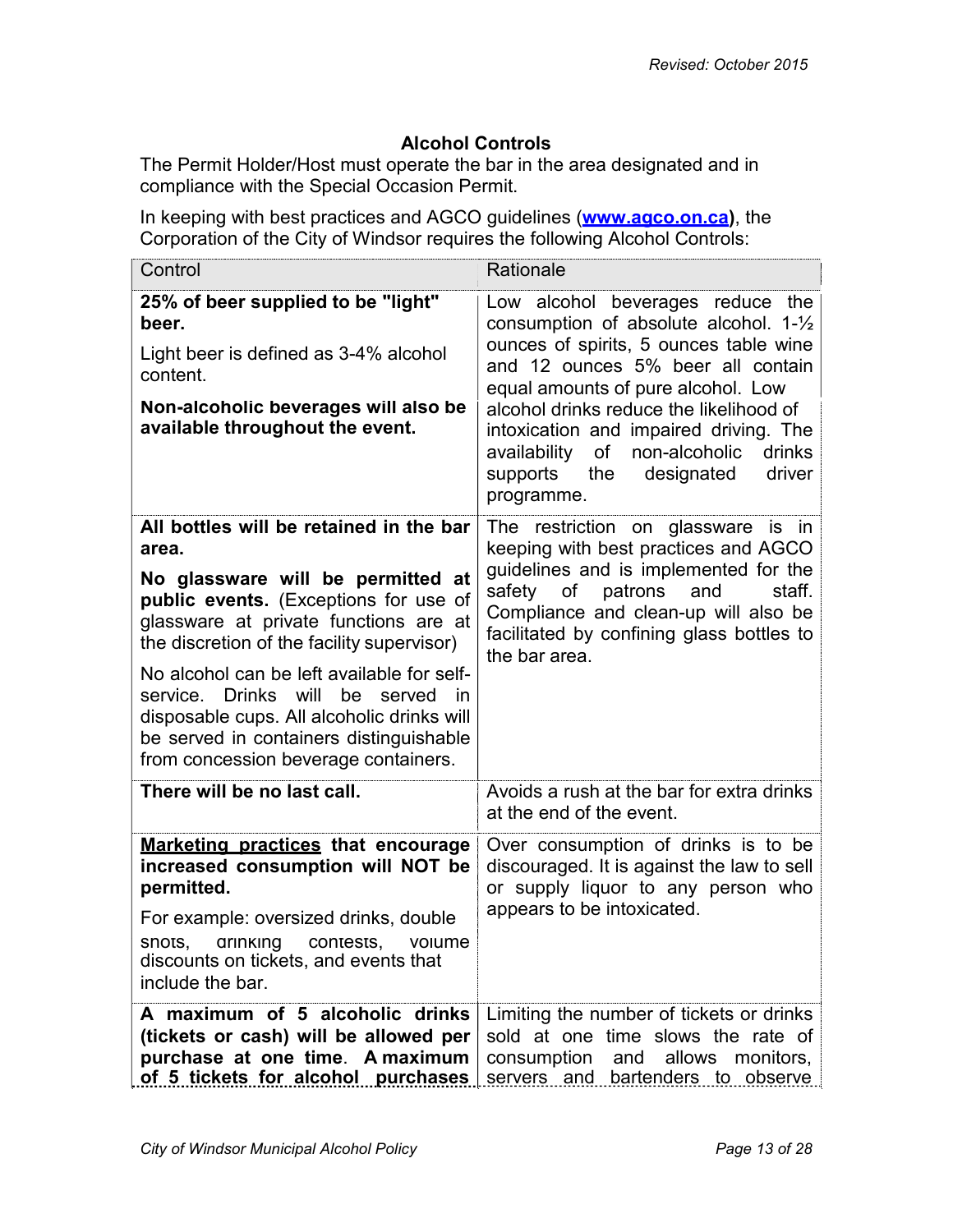| can be purchased at one time.                                                                                                                                      | patrons for signs of intoxication. |
|--------------------------------------------------------------------------------------------------------------------------------------------------------------------|------------------------------------|
| We recommend that tickets for both<br>alcoholic and non-alcoholic drinks be<br>purchased from a designated ticket<br>seller, and redeemed at the bar.              |                                    |
| <b>Unused tickets must be redeemable</b> This will discourage participants from<br>for cash at any time during the using up all tickets at end of event.<br>event. |                                    |

## **Controls Specific to Advertising and Purchase Of Alcohol**

#### <span id="page-13-0"></span>**a) Advertising**

The following alcohol advertising regulations set out for establishments are the same for Permit Holders/Hosts:

"Advertisements may state only the name of your establishment, that you have a liquor licence and the types of liquor you have available. You may NOT mention brand names or manufacturers in the advertisement. Liquor prices may NOT be advertised outside your establishment. Ads that carry more information than the above must be approved by the AGCO."

The Department of Recreation and Culture must also give approval prior to distribution.

Anyone involved in the sale and service of alcohol must know that no action, such as pricing or advertising, may promote or encourage excessive consumption. It is also a violation to require patrons, as a condition of entering or remaining on the premises, to purchase a minimum number of alcoholic beverages.

#### **b) Purchase of Alcohol**

According to the *Liquor Licence Act*, (Unlawful Purchase - Section 27) no person shall purchase liquor except from a provincial government store or from a person authorized by licence or permit to sell liquor.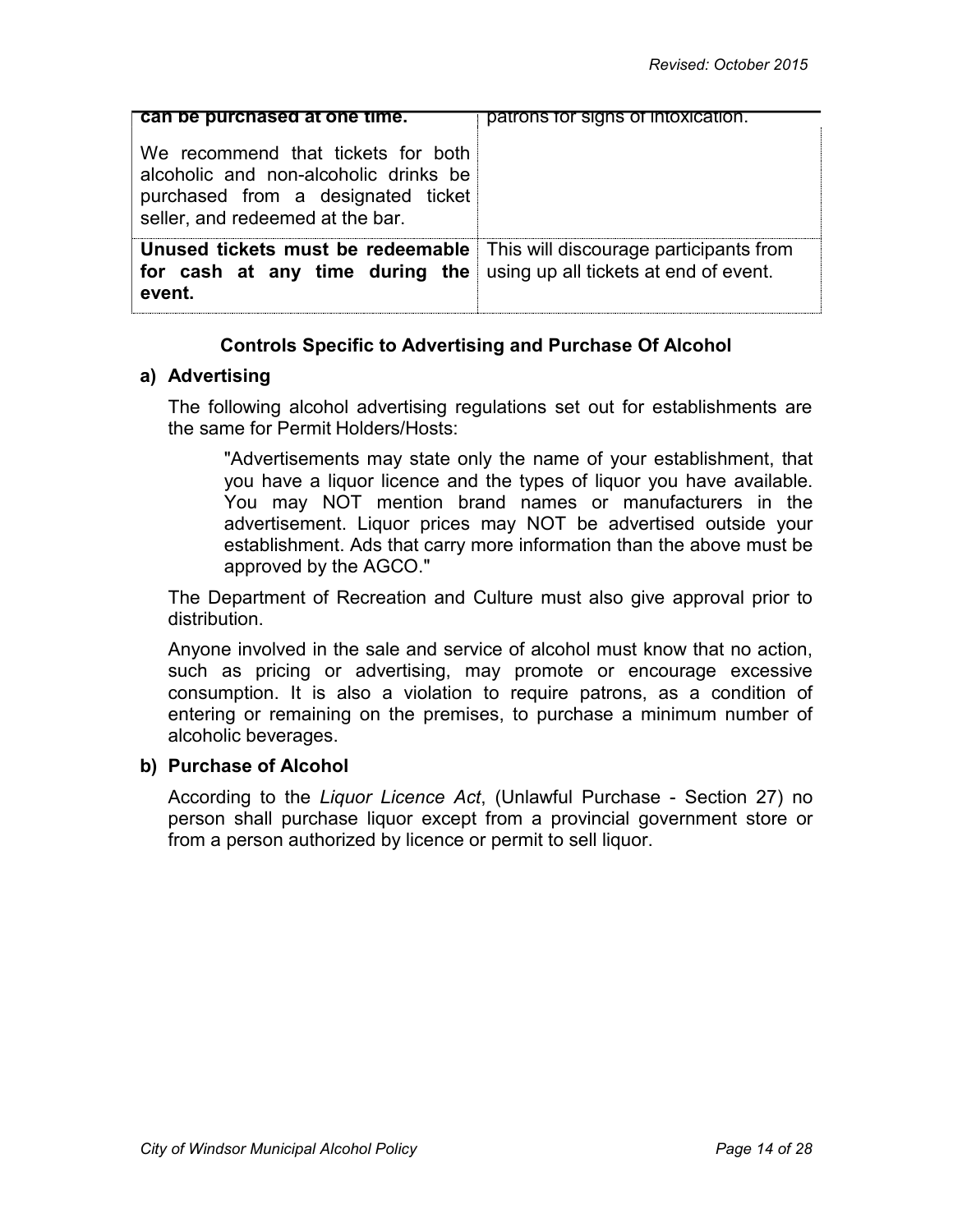#### <span id="page-14-1"></span>**Responsible Service Hours of Alcohol Service**

<span id="page-14-0"></span>Liquor may be served during the following hours:

**Special Occasion Permit Events (Municipal property indoor events):** Sunday to Thursday: 11 a.m. to 11 p.m. Friday and Saturday: 11 a.m. to 1 a.m. New Year's Eve (December 31): 11 a.m. to 2 a.m.

**Special Occasion Permit Events (Municipal property outdoor events):** Sunday to Thursday: 11 a.m. to 11 p.m. Friday and Saturday: 11 a.m. to 12 midnight

# **Special Occasion Permit Events (Municipal property Festival Plaza):**

Sunday to Thursday: 11 a.m. to 11 p.m. Friday and Saturday: 11 a.m. to 1 a.m.

## **Private Licensed Establishments:**

Monday to Sunday: 11 a.m. to 2 a.m. New Year's Eve (December 31): 11 a.m. to 3 a.m.

Serving hours remain the same on federal, provincial and municipal election days.

## **Legal Drinking Age**

<span id="page-14-2"></span>In Ontario the legal age to drink alcohol is 19 years old. The legal age to serve alcohol in a licensed establishment is 18 years old. The City of Windsor Municipal Alcohol Policy requires all Event Workers to be at least 19 years of age for any alcohol event. "Serving alcohol" includes taking drink orders, taking payment for alcoholic beverages, stocking the refrigerator or bar area, and bartending.

#### **Staff Identification**

<span id="page-14-3"></span>Event Workers must wear highly visible identification. Suggestions include shirts, hats or badges.

## **Handling Intoxicated Guests**

<span id="page-14-4"></span>Handling a guest that has become intoxicated is never easy. As a Host, it is important to know how to handle an intoxicated guest.

- Never serve quests to the point of intoxication. If you notice that trouble is starting - such as verbal arguments - intervene in a friendly manner and try to diffuse the situation.
- Use tact. If you can, get the person who has been drinking away from the area and other guests. Speak to them directly and privately. If you can't calm the person down, you may need to ask a friend of theirs to help encourage the person to leave the event.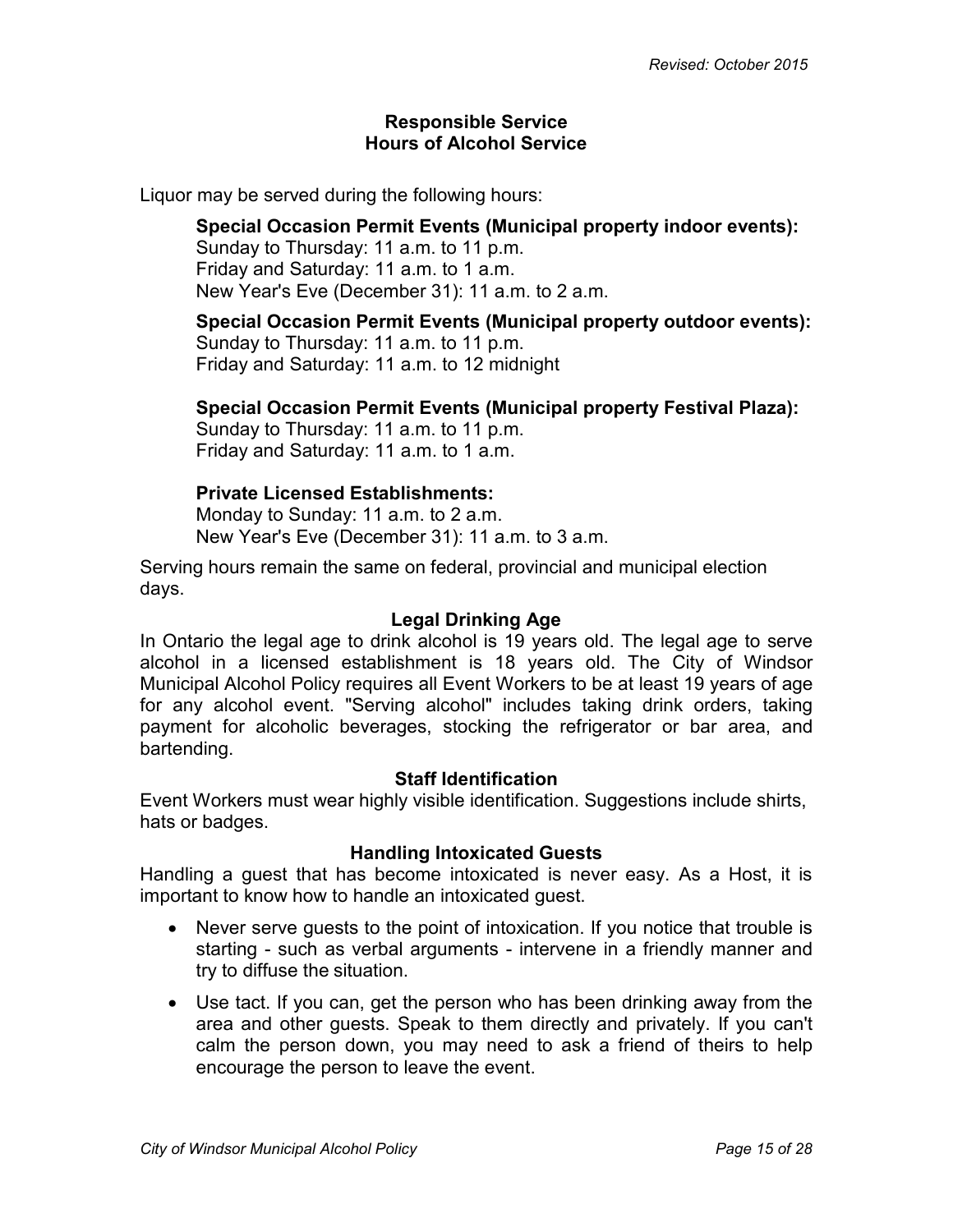- Convince the guest not to drive. This includes any motorized vehicle, including cars, boats, snowmobiles, recreational vehicles and motorcycles. Convincing a guest not to drive can be a real challenge. Don't be afraid to show your concern for your guest's welfare.
- If the person will give you his/her car keys, take them and store them away. If the guest will not give you the keys, and you know they are unfit to drive, you may have to resort to stronger measures such as calling the police.

#### **Host Responsibilities and Liabilities**

<span id="page-15-0"></span>As the Host of a special occasion, you:

- can be held legally liable for the safety and intoxication of your guests.
- can be held responsible for injuries or damages that occur as a result of the alcohol you provide.
- can be responsible for your guests at any function that you organize, including weddings, street parties and company parties.
- can be held responsible for the safety and behaviour of your guests until they're sober, not just until they leave your party or function.

#### **Risk Reduction**

<span id="page-15-1"></span>While all risks may not completely be eliminated, lower your liability risks by implementing the following:

- never serving alcohol to people under the legal drinking age of 19 years;
- never serving alcohol to anyone you suspect may already be intoxicated;
- never serving alcohol to rowdy or unauthorized people;
- discouraging excessive drinking;
- preventing drunken, violent or disorderly conduct at the event;
- never raffling alcohol or holding contests that involve buying, drinking or winning alcohol;
- never letting quests drink and drive;
- never making drinking the focus of your event;
- encouraging responsible consumption;
- serving alcohol only within the allowed hours for Special Occasion Permits;
- always serving food with alcohol;
- offering a variety of low-alcohol and alcohol free drinks;
- offering access to call transportation and promoting the use of a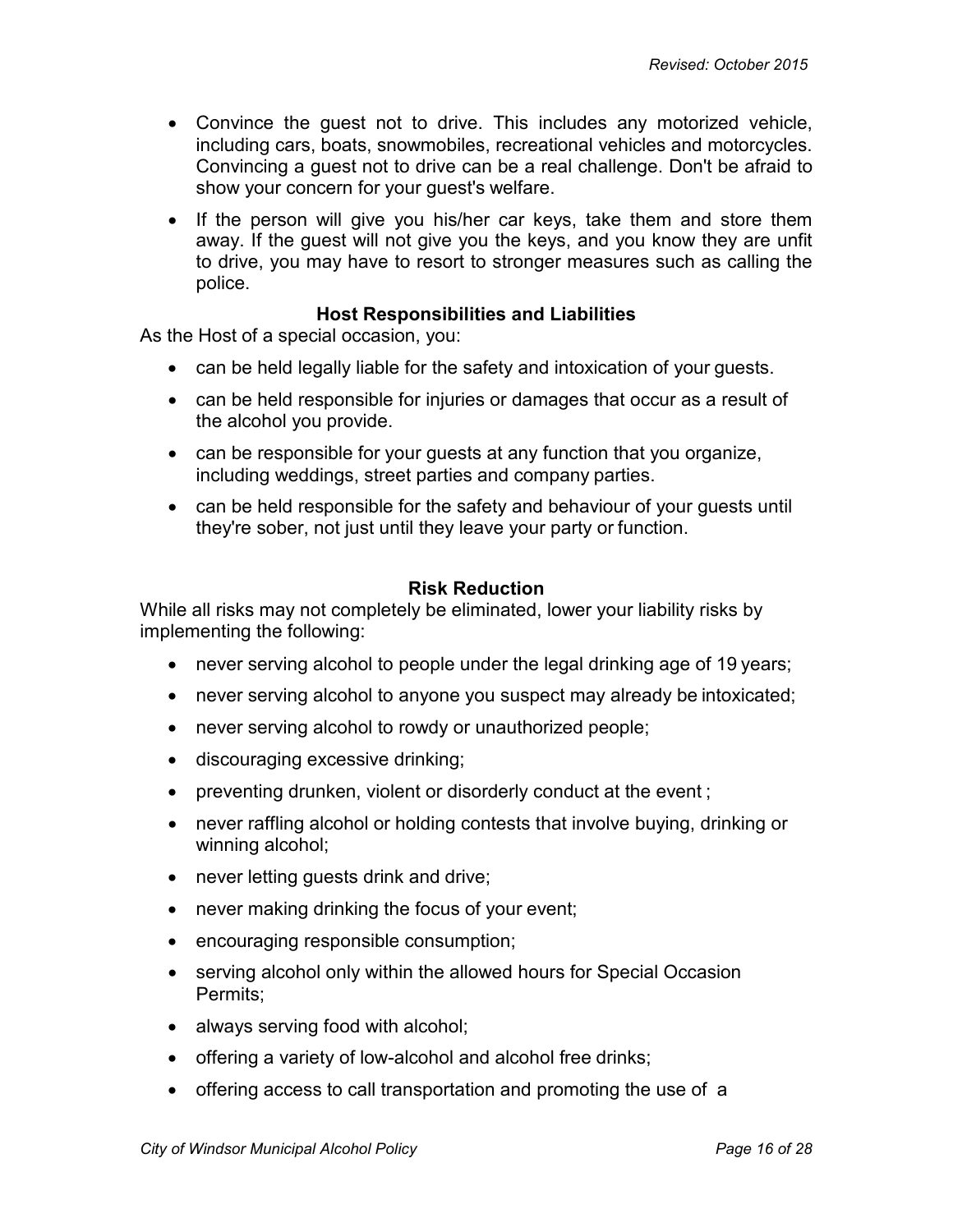designated driver;

• following controls as identified in this Municipal Alcohol Policy.

Reduce your risk by hiring a licensed caterer or bartender who has completed Smart Serve training. Smart Serve covers topics such as recognizing and preventing intoxication, dealing with guests who have had too much to drink, and meeting your legal responsibilities.

#### **Signs of Intoxication**

<span id="page-16-0"></span>Signs of intoxication may include:

- Fumbling
- Change in speech volume or pace
- Slurred speech
- Excessive sweating
- Decreased alertness
- Stumbling or weaving
- Noticeably shallow breathing
- Sleepiness
- Red eyes

#### **Tips for a Safe Event**

<span id="page-16-1"></span>As a Host, keeping your guests from drinking excessively should be your primary concern. Here are some tips you can put into practice to make your next event a safe one:

*Tip 1 - Plan ahead*

- Station the bar far from the door, in a spot where people aren't always passing it.
- Hire a professional bartender who has been trained by SMART SERVE. Insist that he or she use a jigger to measure spirits. If your budget allows, hire a caterer with trained staff. Caterers can include both independent operators and restaurants that carry catering endorsements.
- Provide seating, arranged flexibly, so that people can sit down to talk in groups.
- Don't plan to have servers circulating around the room refilling people's glasses. People often accept drinks they don't really need.
- Don't plan physical activities like swimming, skiing, snowmobiling or skating when you serve alcohol. People are more prone to accidents when they've been drinking.
- Do not allow the number of guests to exceed the legal capacity of the premises.

#### *Tip 2 - Develop safe serving practices*

- Serve drinks to guests rather than offering a self-serve bar. A self-serve bar encourages heavy drinking and denies bartenders the opportunity to assess the condition of your guests.
- Serve sugar-free ginger ale, tonic and other mixers, wherever possible (sugar can speed up the consumption of alcohol).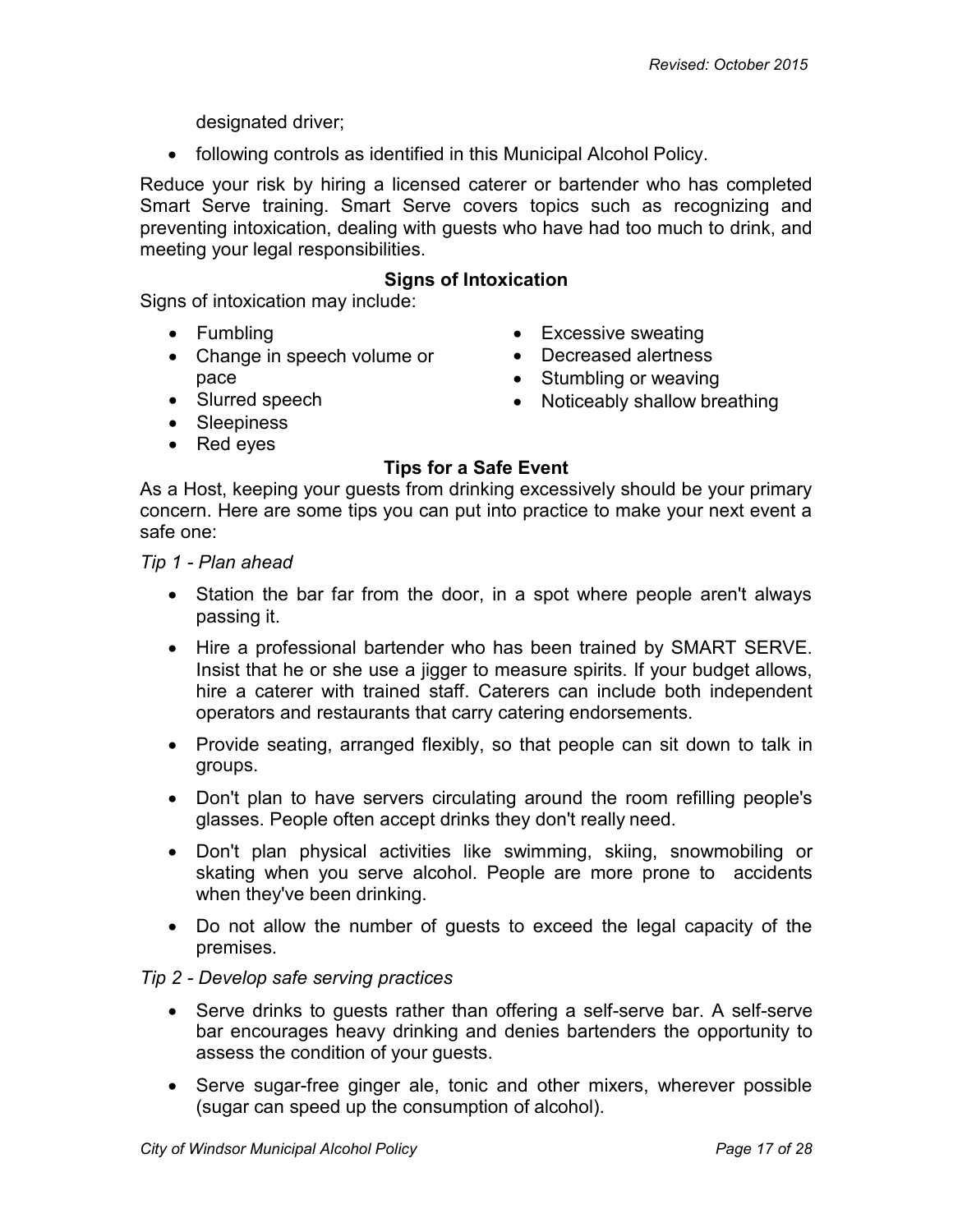- If you have a cash bar, use tickets. Offer alcohol-free drinks free of charge. Do not set the price of alcohol too low since this will encourage heavy drinking.
- Never serve minors. In addition to being illegal, inexperienced drinkers are most likely to drive irresponsibly and cause accidents while under the influence of alcohol.
- Check the photo identification of people you suspect are under 25 (twentyfive) years of age (passports, drivers licence, or military ID).
- Close your bar well before the scheduled end of the party.

#### *Tip 3 - Provide plenty of good food*

- Food consumption slows down the absorption of alcohol, thereby lowering a drinker's peak blood-alcohol level.
- Place a hors d'oeuvres table near the door, so people can begin to nibble as soon as they arrive, and before they have a drink.
- Don't serve a lot of salty snacks. These just make people thirstier and they'll likely try to quench the thirst with alcohol, instead of water or soft drinks.
- Select hot and cold items as well as some foods that don't require any special temperature - like baked goods and snack mixes. Limit food safety concerns by always keeping cold foods cold, and hot foods hot.

## *Tip 4 - Provide a range of low and alcohol free options to your guests*

- Place water, soda, juice and ice at stations around the room so that people can easily "freshen" their drinks without adding more alcohol.
- Feature attractive, alcohol free drinks.
- Make sure you have low-alcohol beers and wines in your bar selections.
- Lead by example. Don't point out the bar to each arriving guest. Take the attitude that cocktails are simply one form of refreshment, and that alcohol free drinks are just as acceptable.

#### *Tip 5 - Arrange safe transport options*

Investigate alternatives to driving for guests leaving your event, including:

- designated driver programs
- subsidized taxis
- local transit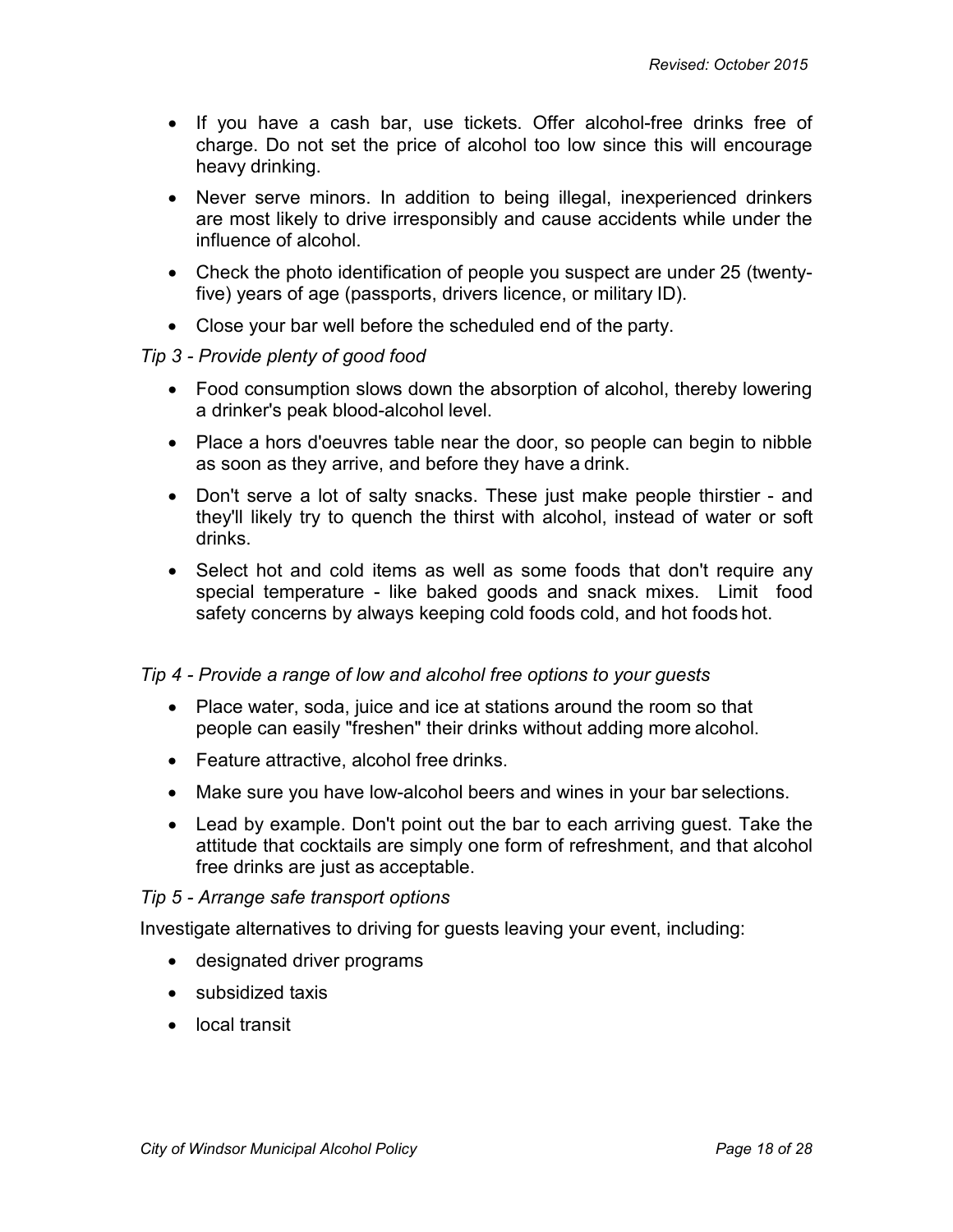## **Do and Don'ts of Ontario's Liquor Laws**

<span id="page-18-0"></span>These are a few of the important rules covered under Ontario's liquor laws:

#### [www.agco.on.ca](http://www.agco.on.ca/)

#### **Don't:**

- Let people under the age of 19 consume alcoholic beverages.
- Encourage excessive drinking or serve alcohol to anyone you suspect may already be intoxicated.
- Permit drunken, quarrelsome, violent or disorderly conduct.
- Permit anyone in a licensed establishment to hold, sell, distribute or use illegal drugs.
- Serve smuggled, homemade or watered-down liquor.
- Allow guests to take out or bring in liquor.
- Raffle liquor or hold contests that involve buying, drinking or winning liquor.
- Discount the price of alcoholic beverages.
- Sell liquor from a vending machine.
- Allow noise from the premises to disturb the neighbours.
- AGAIN Never serve alcohol to people under the legal drinking age of 19 years

#### **Do:**

- Make sure that you understand the Liquor Licence Act and Regulations.
- Encourage responsible drinking.
- Have your Liquor Sales Licence or Special Occasion Permit available for review.
- Train your staff in responsible serving practices. Have all staff take the Smart Serve Responsible Alcohol Beverage Service Training program.
- Serve alcohol only within the allowed hours.
- Serve and promote food and a variety of non-alcoholic drinks.
- Sell only liquor that was bought on your licence or permit through the Liquor Control Board of Ontario (LCBO), The Beer Store, or Ontario Wine Stores.
- Make sure that the number of people on the premises is within the lawful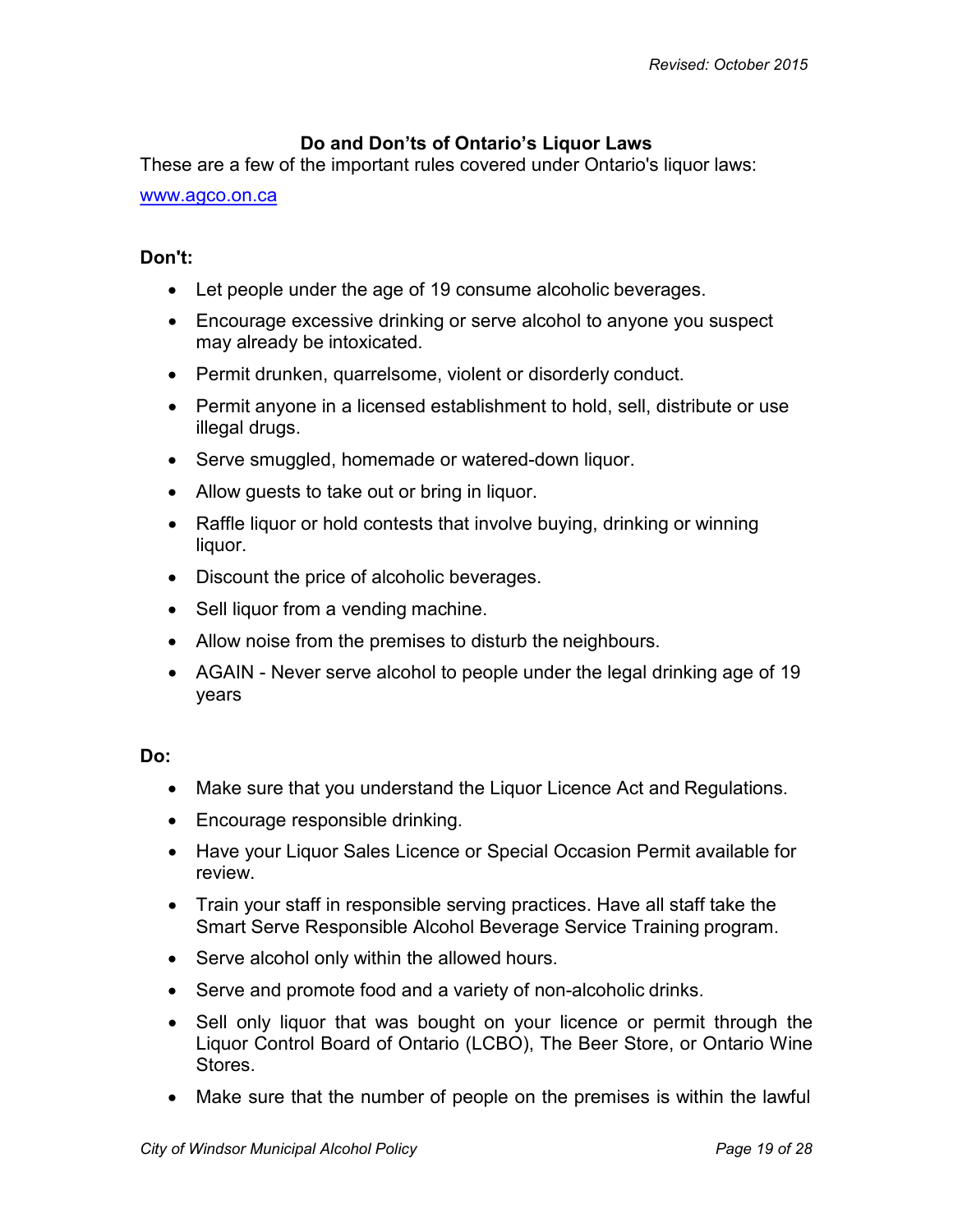capacity.

- Ensure that the premises comply with all zoning by-laws, the Building Code Act, Fire Protection and Prevention Act 1997, and the Health Protection and Promotion Act.
- Check the identification of people you suspect that are less than 19 years of age.
- Create and enforce house policies that promote responsible service and moderate drinking practices.

## **Mandatory Signage**

<span id="page-19-0"></span>Catering Endorsements or Extension of Service events must now post signs warning women that drinking alcohol during pregnancy can cause Fetal Alcohol Spectrum Disorder. This sign must be at least 8 X 10 inches and must be prominently displayed. Failure to comply with the signage requirements is an offence under the *Liquor License Act*. These signs, as well as Liquor Sales License or Special Occasions Permit must be posted at all times.

For a copy of the sign please refer to Appendix B. To download a copy of this sign go to:

[www.agco.on.ca/en/b.alcohol/warningsign.html](http://www.agco.on.ca/en/b.alcohol/warningsign.html)

#### **Responsible Alcohol Management**

<span id="page-19-1"></span>The Responsible Alcohol Management sign (Appendix C) will be displayed at the bar indicating that it is illegal to serve anyone to intoxication.

#### **Statement of Accountability**

<span id="page-19-2"></span>The Statement of Accountability (Appendix C) will appear on a sign located at the main exit:

The sign serves as a reminder to the Permit Holder that while enforcement personnel may not be present the entire time, concerned participants will know where to lodge a complaint. This can facilitate early correction of potentially risky situations.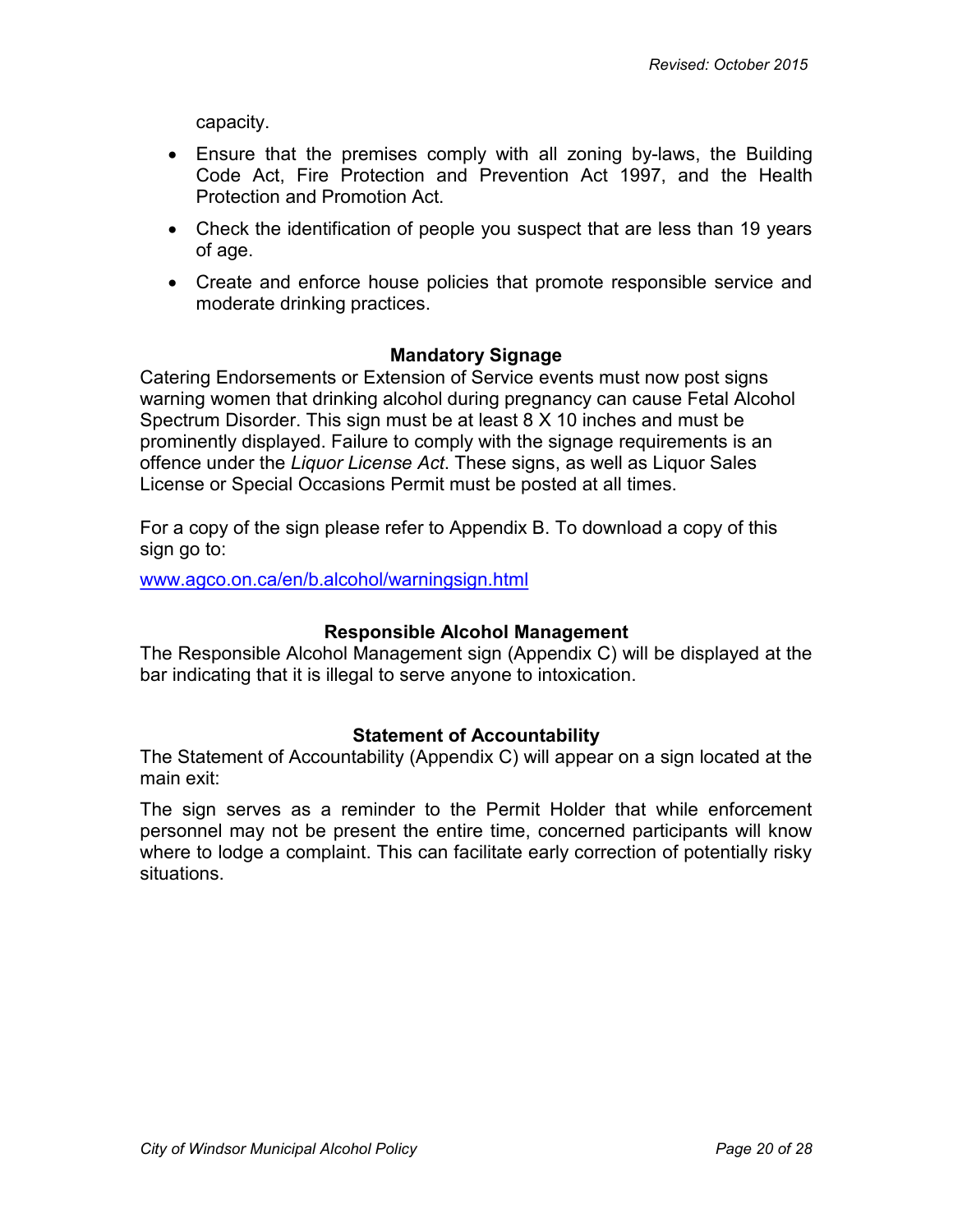## **Promotion of Safe Transportation**

<span id="page-20-0"></span>The permit holder will be responsible for promoting safe transportation options for all the drinking participants and must ensure that no one leaves the facility in an intoxicated state. Examples of safe transportation options are:

- Having a designated driver program in effect.
- Providing identification for designated drivers and providing non-alcoholic beverages free of charge.
- Promotion of taxis, buses, or other forms of alternate transportation, and making access readily available.
- Call police, if necessary, to warn or apprehend the impaired driver.

The risk of liability is high when an intoxicated driver leaves an alcohol related event. Event organizers must assume responsibility for promoting safe transportation for all drinking participants. Safe transportation options are essential since the only way to sober up an intoxicated person is with time.

Coffee provided at the end of the evening only turns a sleepy drunk into a wide-awake drunk who is still unsafe to drive.

## **Sober Driver Spot Check - Table Cards**

Recommend the use of table cards to remind event participants about the importance of not drinking and driving. Table cards should have messages such as:

"The Windsor Police Service thanks you for helping to **R**educe **I**mpaired **D**riving **E**verywhere in Windsor and Essex County. We look forward to personally thanking you at one of our spot checks for leaving this event sober."

Table cards may also include phone numbers to access a taxi or alternate transportation.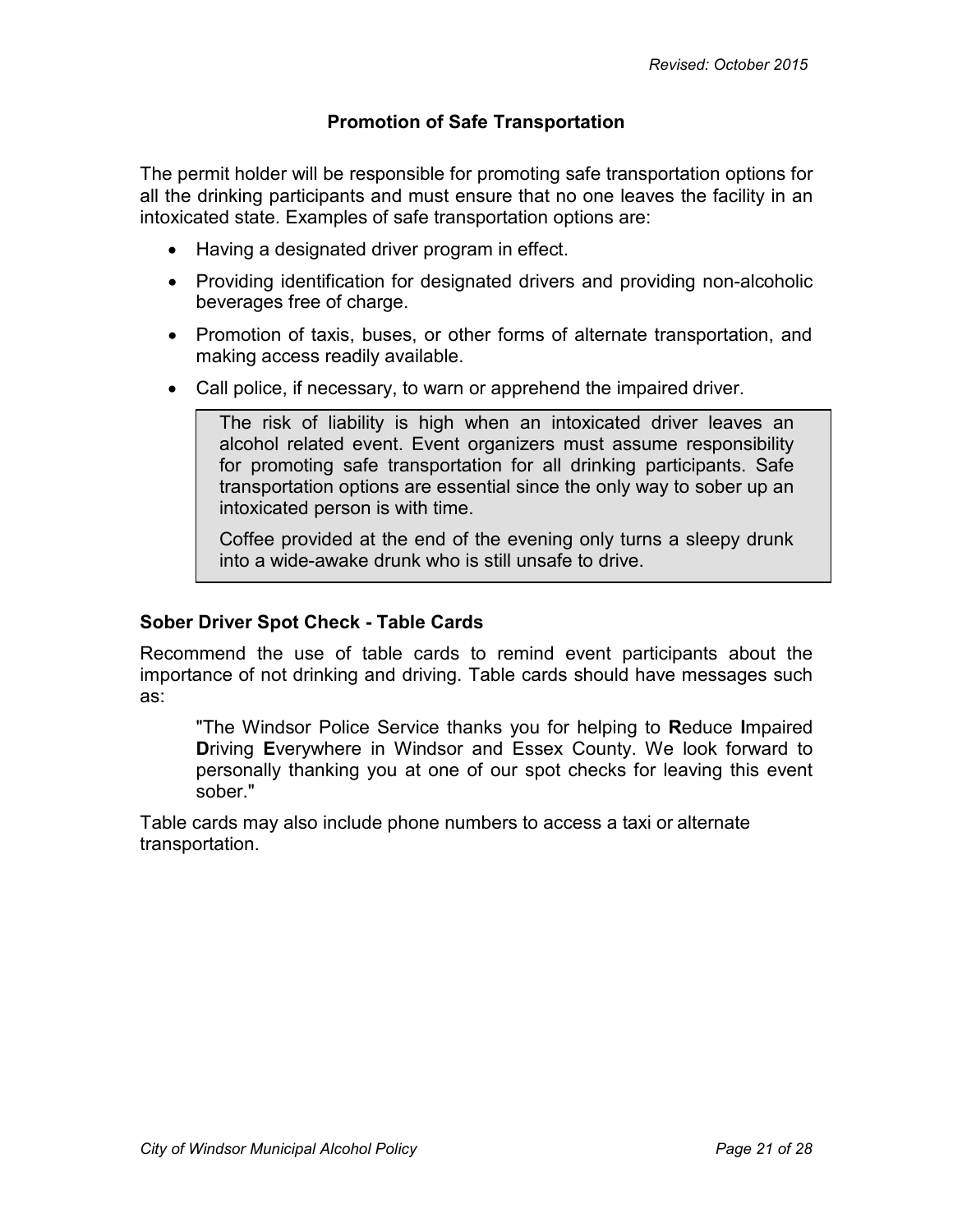# **Failure To Comply With Policy**

#### <span id="page-21-0"></span>**Enforcement Procedures For Municipal Alcohol Policy Violation**

A violation occurs when the S.O.P. holders fail to comply with this policy or the conditions of the Liquor Licence Act of Ontario or any other relevant legislation. Depending on the violation, intervention can be initiated by a participant at the event, City of Windsor staff members, a member of Windsor Police Service or an Inspector of the AGCO.

An Event Worker or Permit Holder/Host may intervene by informing the offending individual(s) of the policy violation and that it cease. Event Workers should feel encouraged to intervene in this way because intervention at other levels could result in the loss of privileges and legal charges.

Facility Staff will intervene whenever he or she encounters a violation of this policy. Depending upon the severity of the violation, Facility Staff may ask the Permit Holder/Host or Event Workers to stop the violation or they may close down the event. Should the violation persist, Facility Staff may call the police for enforcement.

Where the Permit Holder/Host has violated the Municipal Alcohol Policy, and has been confronted by Facility Staff, the Permit Holder/Host will be sent a letter advising them of the violation and indicating that no further violation will be tolerated. At this time the facility manager may at his/her discretion revoke user privileges for the Permit Holder/Host, based upon the severity of the violation(s). (The Permit Holder/Host will also forfeit the "Event Deposit", if applicable.) The Permit Holder/Host will also be invoiced for any costs or damages.

Should the Permit Holder/Host or those for whom they are responsible, violate the policy within one year of receiving notice of their first violation, the Permit Holder/Host may be suspended from organized use of City of Windsor properties for a period of one year. A registered letter will be sent to the Permit Holder/Host advising of the suspension.

The facility manager reserves the right to revoke rental privileges immediately for any serious incident (i.e. serving without a proper licence, loss of control, total neglect of the facility, etc.). Whether an incident is of such seriousness to warrant immediate revocation is within the discretion of the facility manager. An individual or organized group may appeal to the Executive Director of Recreation to have their privileges re-instated.

Where infractions are related to the *Liquor Licence Act* a copy will be sent to the Alcohol and Gaming Commission of Ontario.

A member of the Windsor Police Service or AGCO Inspector may intervene in a violation of the *Liquor Licence Act* on his or her initiative, or in response to a request either from Facility Staff or a member of the general public. Depending on the infraction, charges may be laid under the *Liquor Licence Act* and/or any other relevant legislation.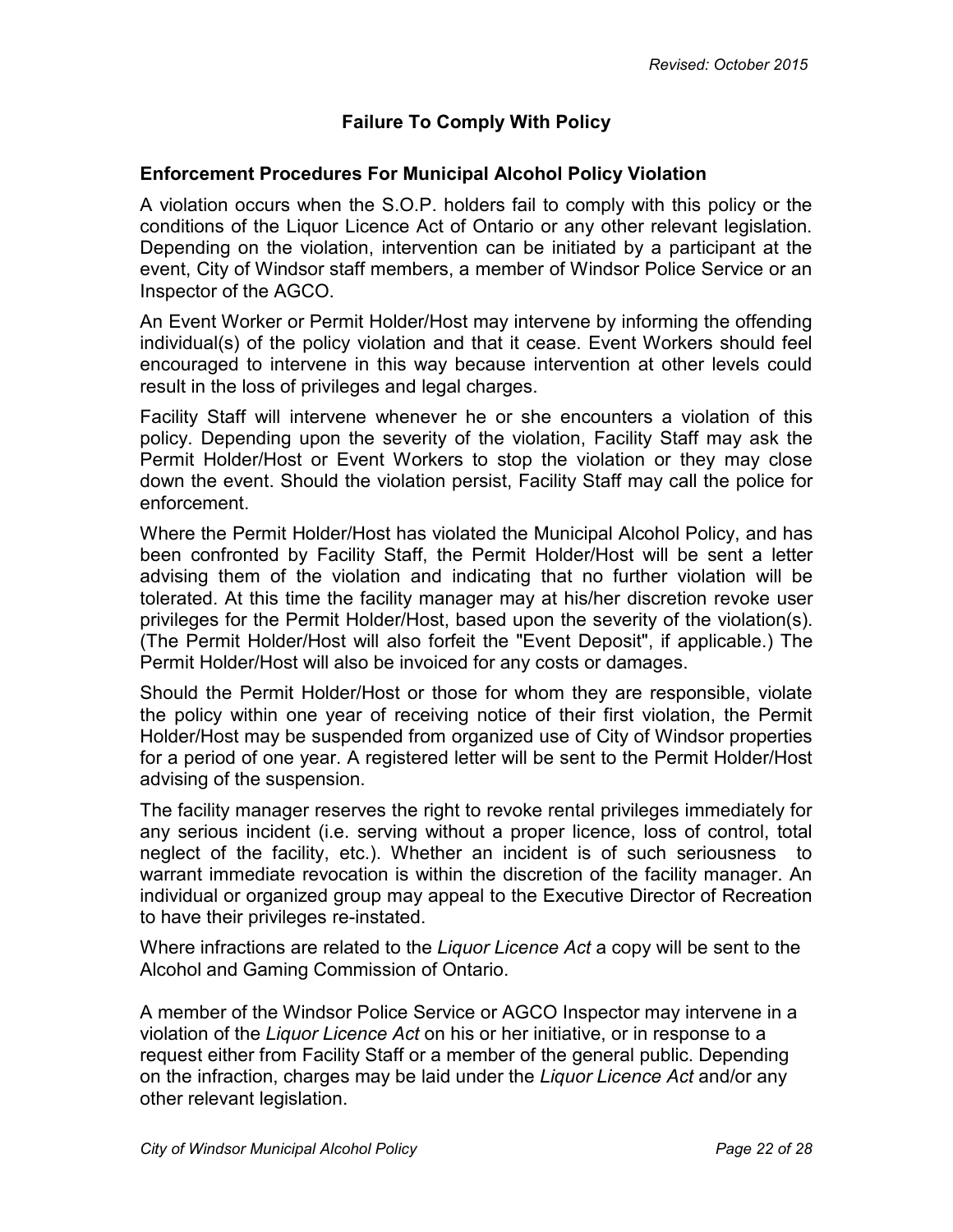#### <span id="page-22-0"></span>**Outdoor Temporary Liquor Facilities Specific Additional Requirements for Outdoor Temporary Liquor Facilities**

- 1. The tent or outdoor areas shall be properly enclosed by a 4' chain linked, 2 ½ " criss-cross metal mesh fence on four sides, installed at least ten (10) feet from the tent.
- 2. Toilet facilities will be provided within the confines of the enclosed area in accordance with the requirements of the Ontario Building Code.
- 3. Exit and entrance signs will be clearly posted and must remain open and accessible at all times.
- 4. The posting of "Total Capacity" signs as determined by the Fire Chief or designate shall be required in order to assist in controlling admission.
- 5. Admission area and confined areas must be staffed by competent staff personnel.
- 6. Dress Code signs will be posted at the main entrance.
- 7. Security staff personnel will be available to ensure that a large gathering does not occur at the entrance of the tent or licensed area.
- 8. Clean up personnel will be set up to ensure constant attention to emptying containers and table clean up.
- 9. Dispensing bottles will be eliminated and only plastic or other nonglass containers shall be used.
- 10. Adequate security staff personnel will be present inside the tent or enclosure at all times as determined by the Windsor Police Services.
- 11. Permit Holder/Host and Event Workers shall abide by and follow all the rules and regulations as stated by the *Liquor License Act* of Ontario.
- 12. The Windsor Police Service or any other competent authorities have the authority to close operations as permitted by the law.
- 13. Proper lighting will be provided internally as well as around the outside perimeter of the tent.
- 14. The number of police personnel, if required, shall be determined by the Windsor Police Services.
- 15. Permit Holder/Host will have a designated liaison person to communicate with the Police throughout the duration of the operation of the facility.
- 16. The Windsor Police Service will help coordinate staff meetings with the Permit Holder/Host to discuss the performance to be expected of the Event Workers.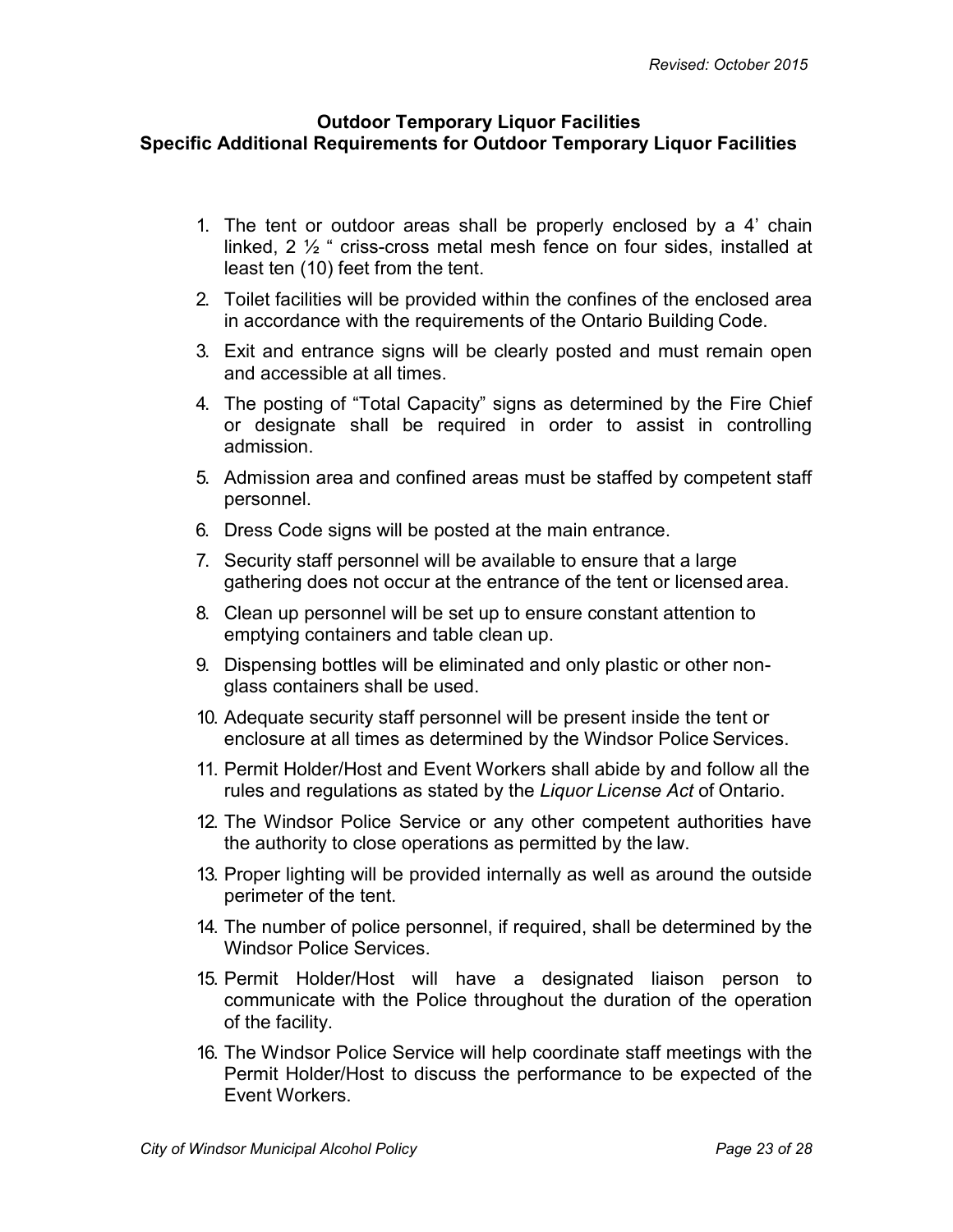- 17. Security shall wear distinctive identification label i.e. t-shirt or armband.
- 18. Permit Holders/Hosts will provide an area for emergency vehicles, readily accessible to the tent location.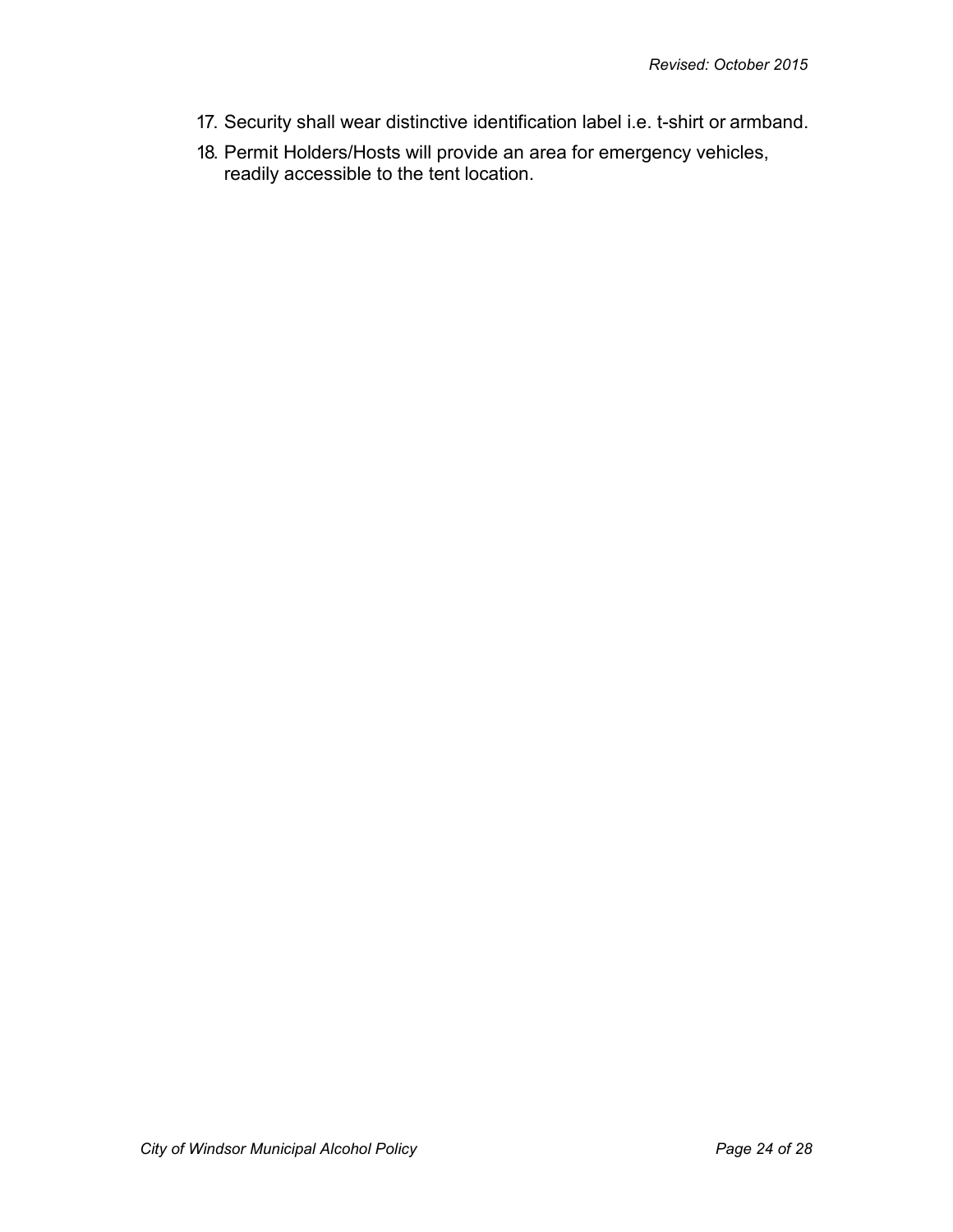## **APPENDIX A**

# <span id="page-24-0"></span>**Contact Phone Numbers**

| Alcohol and Gaming Commission of Ontario Information Line 1-800-668-5226 |  |
|--------------------------------------------------------------------------|--|
|                                                                          |  |
|                                                                          |  |
|                                                                          |  |
|                                                                          |  |
|                                                                          |  |
|                                                                          |  |
|                                                                          |  |
|                                                                          |  |
|                                                                          |  |
|                                                                          |  |
| <b>Special Occasion Permit Issuing LCBO Stores:</b>                      |  |
|                                                                          |  |
|                                                                          |  |
| 1586 Huron Church Road, Ambassador Plaza 519-256-5335                    |  |
| 3165 Howard Avenue, Roundhouse Centre519-972-1772                        |  |
| 7201 Tecumseh Road East, Parkway Plaza 519-944-4014                      |  |
| Taxi Services:                                                           |  |
|                                                                          |  |
|                                                                          |  |
|                                                                          |  |
|                                                                          |  |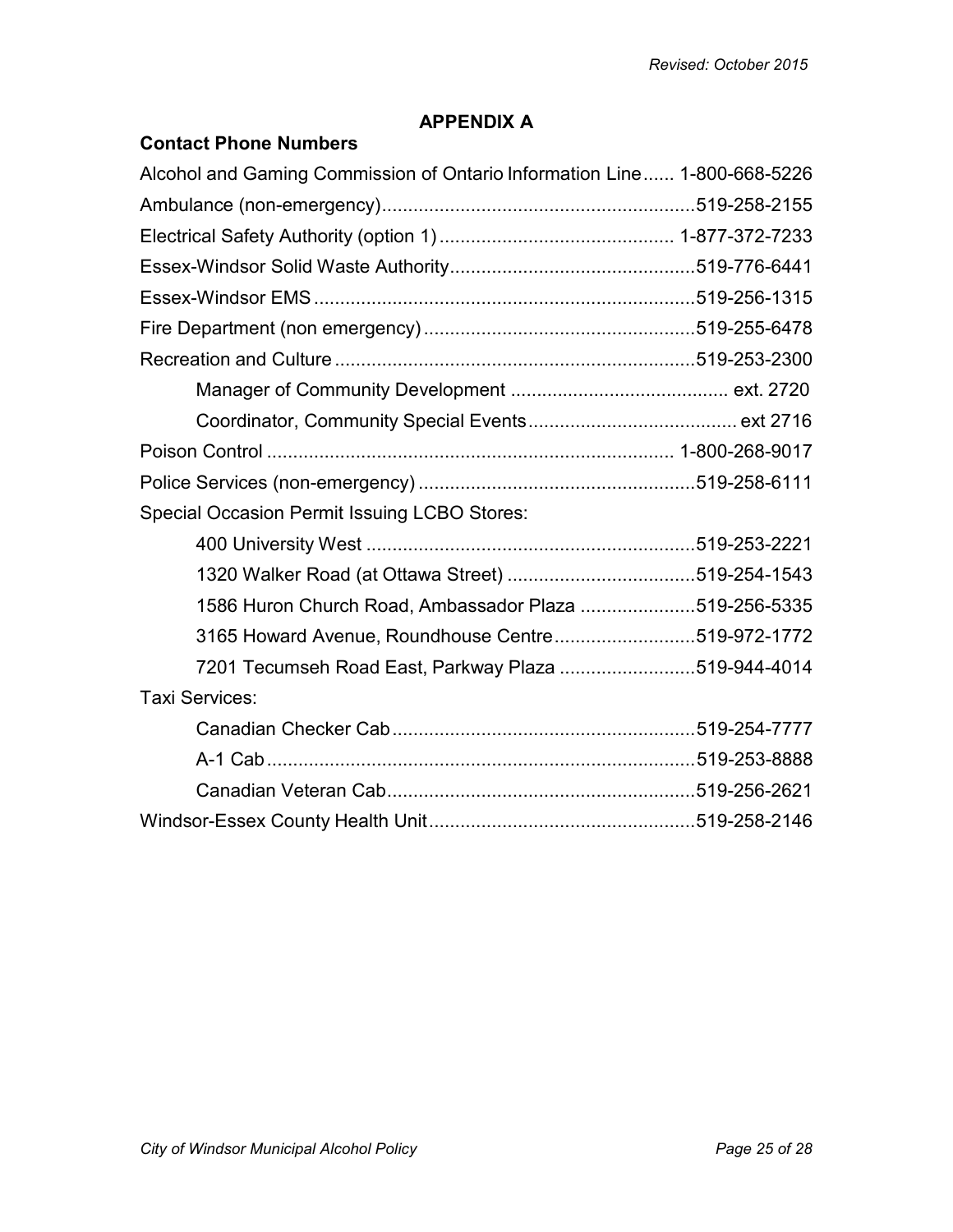## **Appendix B**

<span id="page-25-0"></span>This document provides the mandatory English sign referred to in Regulation 718, Subsection 26.1(1). The sign can be displayed in colour or black and white. A French sign may also be displayed in colour or in black and white.

- Special Occasion Permit holders must have their Liquor Sales License or Special Occasion Permit available for review
- Catering Endorsements or Extension of Service events must have Fetal Alcohol Spectrum Disorder signs and their Liquor Sales License or Special Occasions Permit posted at all times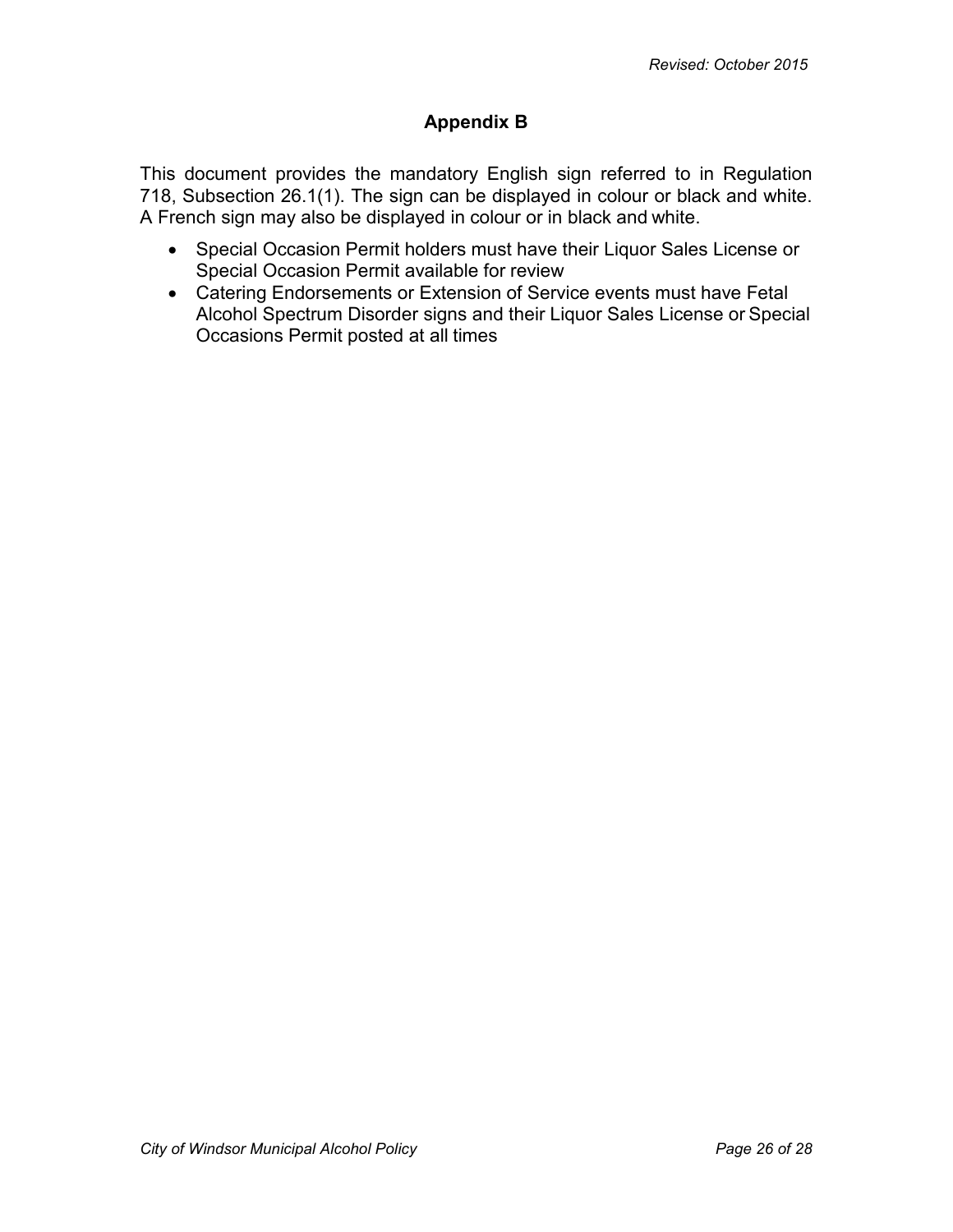

*City of Windsor Municipal Alcohol Policy Page 27 of 28*

-S77-FAS-INFO · www.alcoholfreepregnancy.ca